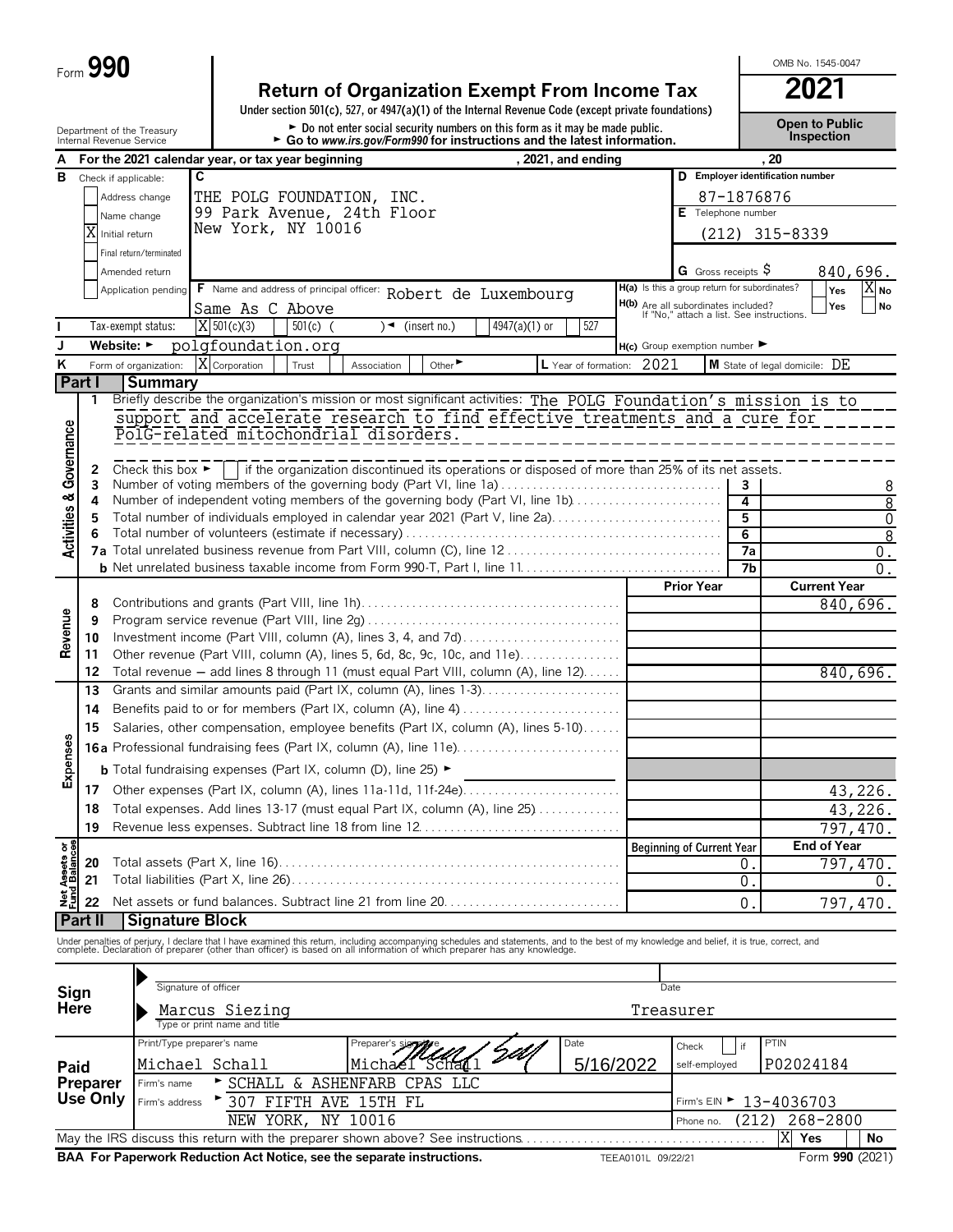|            | Form 990 (2021)<br>THE POLG FOUNDATION, INC.                                                                                                                                                        |                           |                                                | 87-1876876    | Page 2          |
|------------|-----------------------------------------------------------------------------------------------------------------------------------------------------------------------------------------------------|---------------------------|------------------------------------------------|---------------|-----------------|
| Part III   | <b>Statement of Program Service Accomplishments</b>                                                                                                                                                 |                           |                                                |               |                 |
|            | 1 Briefly describe the organization's mission:                                                                                                                                                      |                           |                                                |               | X               |
|            | See Schedule O                                                                                                                                                                                      |                           |                                                |               |                 |
|            |                                                                                                                                                                                                     |                           |                                                |               |                 |
|            |                                                                                                                                                                                                     |                           |                                                |               |                 |
|            |                                                                                                                                                                                                     |                           |                                                |               |                 |
|            | 2 Did the organization undertake any significant program services during the year which were not listed on the prior                                                                                |                           |                                                |               |                 |
|            | If "Yes," describe these new services on Schedule O.                                                                                                                                                |                           |                                                | Yes           | No<br>X         |
| 3          | Did the organization cease conducting, or make significant changes in how it conducts, any program services?                                                                                        |                           |                                                | Yes           | No              |
|            | If "Yes," describe these changes on Schedule O.                                                                                                                                                     |                           |                                                |               |                 |
| 4          | Describe the organization's program service accomplishments for each of its three largest program services, as measured by expenses.                                                                |                           |                                                |               |                 |
|            | Section 501(c)(3) and 501(c)(4) organizations are required to report the amount of grants and allocations to others, the total expenses,<br>and revenue, if any, for each program service reported. |                           |                                                |               |                 |
|            |                                                                                                                                                                                                     |                           |                                                |               |                 |
|            | ) (Expenses \$<br>4a (Code:                                                                                                                                                                         |                           | including grants of $\beta$ (Revenue $\beta$ ) |               |                 |
|            | POLG Foundation's supports and accelerates research to find effective treatments and a                                                                                                              |                           |                                                |               |                 |
|            | cure for PolG-related mitochondrial disorders.                                                                                                                                                      |                           |                                                |               |                 |
|            |                                                                                                                                                                                                     |                           |                                                |               |                 |
|            |                                                                                                                                                                                                     |                           |                                                |               |                 |
|            |                                                                                                                                                                                                     |                           |                                                |               |                 |
|            |                                                                                                                                                                                                     |                           |                                                |               |                 |
|            |                                                                                                                                                                                                     |                           |                                                |               |                 |
|            |                                                                                                                                                                                                     |                           |                                                |               |                 |
|            |                                                                                                                                                                                                     |                           |                                                |               |                 |
|            |                                                                                                                                                                                                     |                           |                                                |               |                 |
|            |                                                                                                                                                                                                     |                           |                                                |               |                 |
|            | ) (Expenses $\sqrt{5}$<br>$4b$ (Code:                                                                                                                                                               |                           | including grants of $\frac{1}{2}$              | ) (Revenue \$ |                 |
|            |                                                                                                                                                                                                     |                           |                                                |               |                 |
|            |                                                                                                                                                                                                     |                           |                                                |               |                 |
|            |                                                                                                                                                                                                     |                           |                                                |               |                 |
|            |                                                                                                                                                                                                     |                           |                                                |               |                 |
|            |                                                                                                                                                                                                     |                           |                                                |               |                 |
|            |                                                                                                                                                                                                     |                           |                                                |               |                 |
|            |                                                                                                                                                                                                     |                           |                                                |               |                 |
|            |                                                                                                                                                                                                     |                           |                                                |               |                 |
|            |                                                                                                                                                                                                     |                           |                                                |               |                 |
|            |                                                                                                                                                                                                     |                           |                                                |               |                 |
|            | ) (Expenses \$<br>$4c$ (Code:                                                                                                                                                                       |                           | including grants of $\beta$                    | )(Revenue \$  |                 |
|            |                                                                                                                                                                                                     |                           |                                                |               |                 |
|            |                                                                                                                                                                                                     |                           |                                                |               |                 |
|            |                                                                                                                                                                                                     |                           |                                                |               |                 |
|            |                                                                                                                                                                                                     |                           |                                                |               |                 |
|            |                                                                                                                                                                                                     |                           |                                                |               |                 |
|            |                                                                                                                                                                                                     |                           |                                                |               |                 |
|            |                                                                                                                                                                                                     |                           |                                                |               |                 |
|            |                                                                                                                                                                                                     |                           |                                                |               |                 |
|            |                                                                                                                                                                                                     |                           |                                                |               |                 |
|            |                                                                                                                                                                                                     |                           |                                                |               |                 |
|            |                                                                                                                                                                                                     |                           |                                                |               |                 |
|            | 4d Other program services (Describe on Schedule O.)                                                                                                                                                 |                           |                                                |               |                 |
|            | \$<br>(Expenses                                                                                                                                                                                     | including grants of<br>\$ | ) (Revenue \$                                  |               |                 |
| <b>BAA</b> | 4e Total program service expenses                                                                                                                                                                   | $\mathbf 0$ .             | TEEA0102L 09/22/21                             |               | Form 990 (2021) |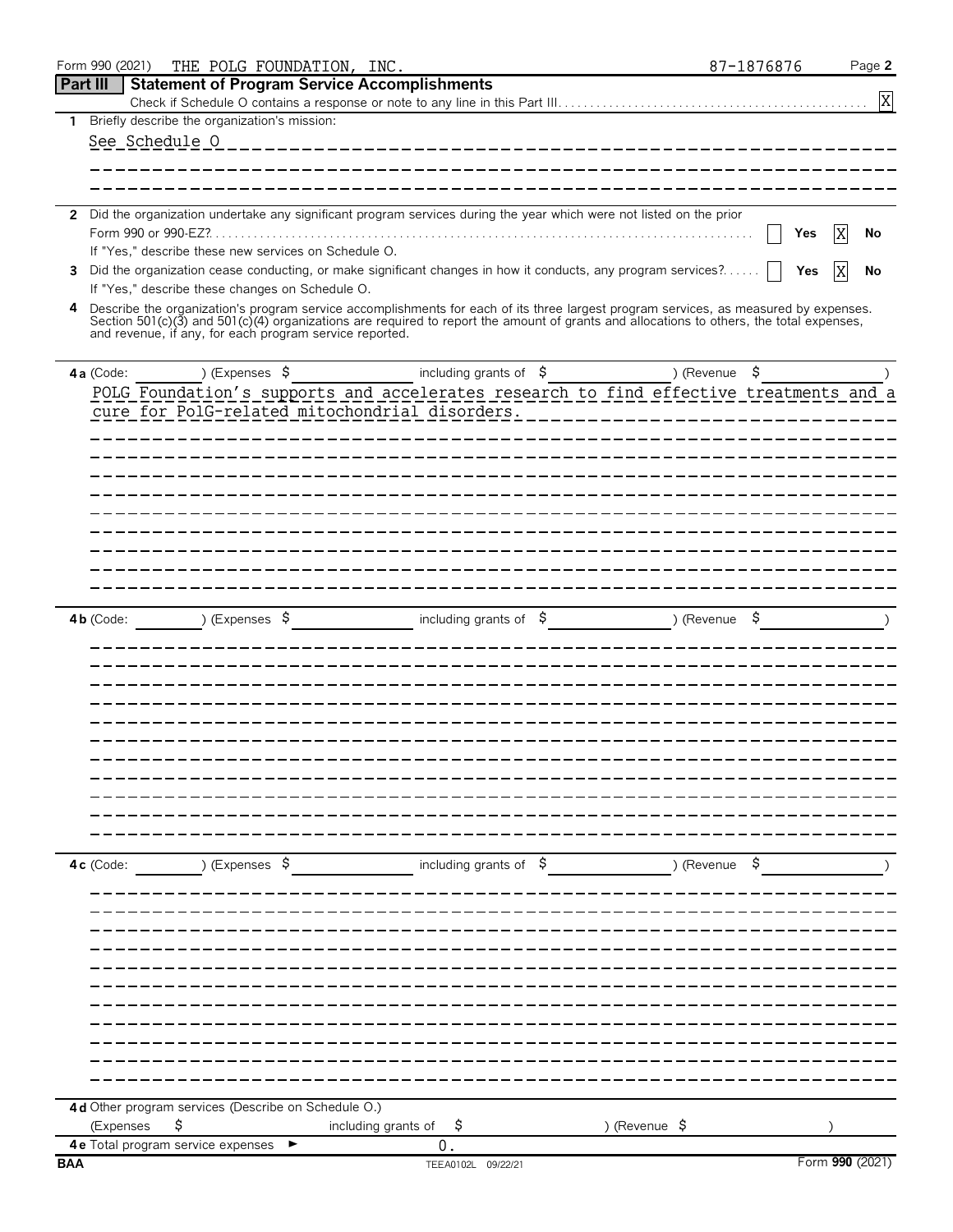Form 990 (2021) PHE POLG FOUNDATION, INC.  $87-1876876$  Page 3

**Part IV Checklist of Required Schedules**

|                |                                                                                                                                                                                                                                                     |                 | res | NO.             |  |  |  |  |  |
|----------------|-----------------------------------------------------------------------------------------------------------------------------------------------------------------------------------------------------------------------------------------------------|-----------------|-----|-----------------|--|--|--|--|--|
|                | Is the organization described in section 501(c)(3) or $4947(a)(1)$ (other than a private foundation)? If 'Yes,' complete                                                                                                                            | 1               | Χ   |                 |  |  |  |  |  |
| 2              | Is the organization required to complete Schedule B. Schedule of Contributors? See instructions                                                                                                                                                     | $\overline{2}$  | X   |                 |  |  |  |  |  |
| 3              | Did the organization engage in direct or indirect political campaign activities on behalf of or in opposition to candidates                                                                                                                         | 3               |     | X               |  |  |  |  |  |
| 4              | Section 501(c)(3) organizations. Did the organization engage in lobbying activities, or have a section 501(h) election                                                                                                                              | 4               |     | Χ               |  |  |  |  |  |
| 5              | Is the organization a section 501(c)(4), 501(c)(5), or 501(c)(6) organization that receives membership dues,<br>assessments, or similar amounts as defined in Revenue Procedure 98-19? If 'Yes,' complete Schedule C, Part III                      | 5               |     | X               |  |  |  |  |  |
| 6              | Did the organization maintain any donor advised funds or any similar funds or accounts for which donors have the right<br>to provide advice on the distribution or investment of amounts in such funds or accounts? If 'Yes,' complete Schedule D,  |                 |     |                 |  |  |  |  |  |
| $\overline{7}$ | Did the organization receive or hold a conservation easement, including easements to preserve open space, the                                                                                                                                       |                 |     |                 |  |  |  |  |  |
| 8              | Did the organization maintain collections of works of art, historical treasures, or other similar assets? If 'Yes,'                                                                                                                                 | 8               |     | Χ               |  |  |  |  |  |
| 9              | Did the organization report an amount in Part X, line 21, for escrow or custodial account liability, serve as a custodian<br>for amounts not listed in Part X; or provide credit counseling, debt management, credit repair, or debt negotiation    |                 |     |                 |  |  |  |  |  |
|                | 10 Did the organization, directly or through a related organization, hold assets in donor-restricted endowments                                                                                                                                     | 10              |     | Χ               |  |  |  |  |  |
|                | 11 If the organization's answer to any of the following questions is 'Yes', then complete Schedule D, Parts VI, VII, VIII, IX,<br>or X, as applicable.                                                                                              |                 |     |                 |  |  |  |  |  |
|                | a Did the organization report an amount for land, buildings, and equipment in Part X, line 10? If 'Yes,' complete Schedule                                                                                                                          | 11a             |     | X               |  |  |  |  |  |
|                | <b>b</b> Did the organization report an amount for investments - other securities in Part X, line 12, that is 5% or more of its total                                                                                                               | 11 b            |     | Χ               |  |  |  |  |  |
|                | c Did the organization report an amount for investments - program related in Part X, line 13, that is 5% or more of its total                                                                                                                       | 11c             |     | Χ               |  |  |  |  |  |
|                | d Did the organization report an amount for other assets in Part X, line 15, that is 5% or more of its total assets reported                                                                                                                        | 11d             |     | Χ               |  |  |  |  |  |
|                | e Did the organization report an amount for other liabilities in Part X, line 25? If 'Yes,' complete Schedule D, Part X                                                                                                                             | 11 <sub>e</sub> |     | X               |  |  |  |  |  |
|                | f Did the organization's separate or consolidated financial statements for the tax year include a footnote that addresses<br>the organization's liability for uncertain tax positions under FIN 48 (ASC 740)? If 'Yes,' complete Schedule D, Part X | 11f             |     | Χ               |  |  |  |  |  |
|                | 12a Did the organization obtain separate, independent audited financial statements for the tax year? If 'Yes,' complete                                                                                                                             | 12a             |     | Χ               |  |  |  |  |  |
|                | <b>b</b> Was the organization included in consolidated, independent audited financial statements for the tax year? If 'Yes,' and<br>if the organization answered 'No' to line 12a, then completing Schedule D, Parts XI and XII is optional         | 12 <sub>b</sub> |     | Χ               |  |  |  |  |  |
|                |                                                                                                                                                                                                                                                     | 13              |     | Χ               |  |  |  |  |  |
|                | 14a Did the organization maintain an office, employees, or agents outside of the United States?                                                                                                                                                     | 14a             |     | Χ               |  |  |  |  |  |
|                | <b>b</b> Did the organization have aggregate revenues or expenses of more than \$10,000 from grantmaking, fundraising,<br>business, investment, and program service activities outside the United States, or aggregate foreign investments valued   | 14b             |     | Χ               |  |  |  |  |  |
|                | 15 Did the organization report on Part IX, column (A), line 3, more than \$5,000 of grants or other assistance to or for any                                                                                                                        | 15              |     | Χ               |  |  |  |  |  |
| 16             | Did the organization report on Part IX, column (A), line 3, more than \$5,000 of aggregate grants or other assistance to                                                                                                                            | 16              |     | Χ               |  |  |  |  |  |
| 17             | Did the organization report a total of more than \$15,000 of expenses for professional fundraising services on Part IX,                                                                                                                             | 17              |     | Χ               |  |  |  |  |  |
| 18             | Did the organization report more than \$15,000 total of fundraising event gross income and contributions on Part VIII,                                                                                                                              | 18              |     | Χ               |  |  |  |  |  |
| 19             | Did the organization report more than \$15,000 of gross income from gaming activities on Part VIII, line 9a? If 'Yes,'                                                                                                                              | 19              |     | X               |  |  |  |  |  |
|                |                                                                                                                                                                                                                                                     | <b>20a</b>      |     | Χ               |  |  |  |  |  |
|                |                                                                                                                                                                                                                                                     | 20 <sub>b</sub> |     |                 |  |  |  |  |  |
|                | 21 Did the organization report more than \$5,000 of grants or other assistance to any domestic organization or                                                                                                                                      | 21              |     | Χ               |  |  |  |  |  |
| <b>BAA</b>     | TEEA0103L 09/22/21                                                                                                                                                                                                                                  |                 |     | Form 990 (2021) |  |  |  |  |  |

**Yes No**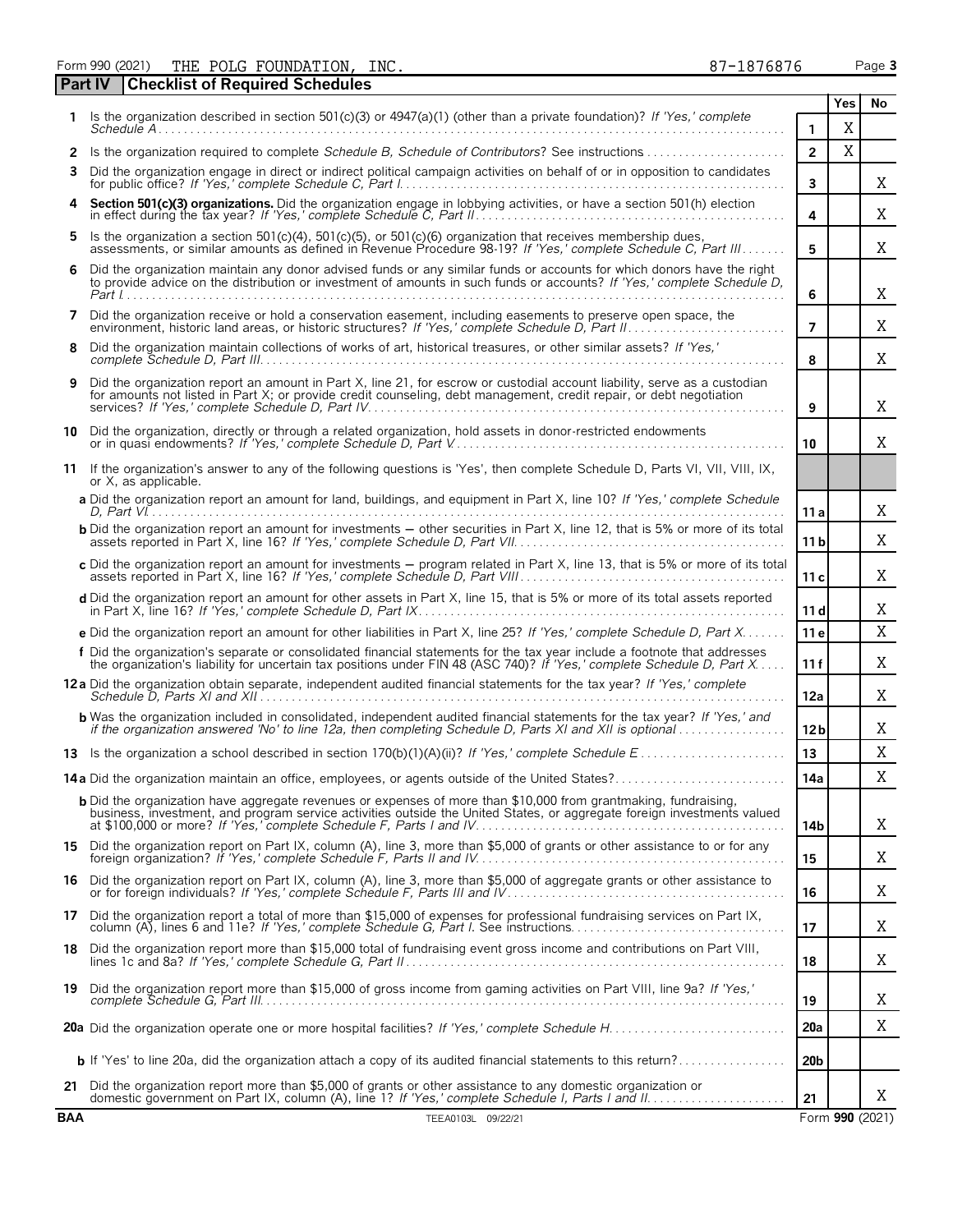|     | 22 Did the organization report more than \$5,000 of grants or other assistance to or for domestic individuals on Part IX,                                                                                                                                                                                                                | 22              |                 | X                       |  |
|-----|------------------------------------------------------------------------------------------------------------------------------------------------------------------------------------------------------------------------------------------------------------------------------------------------------------------------------------------|-----------------|-----------------|-------------------------|--|
|     | 23 Did the organization answer 'Yes' to Part VII, Section A, line 3, 4, or 5, about compensation of the organization's current<br>and former officers, directors, trustees, key employees, and highest compensated employees? If 'Yes,' complete                                                                                         | 23              |                 | Χ                       |  |
|     | 24 a Did the organization have a tax-exempt bond issue with an outstanding principal amount of more than \$100,000 as of<br>the last day of the year, that was issued after December 31, 2002? If Yes,' answer lines 24b through 24d and                                                                                                 | 24a             |                 | Χ                       |  |
|     | <b>b</b> Did the organization invest any proceeds of tax-exempt bonds beyond a temporary period exception?                                                                                                                                                                                                                               | 24b             |                 |                         |  |
|     | c Did the organization maintain an escrow account other than a refunding escrow at any time during the year to defease                                                                                                                                                                                                                   | 24c             |                 |                         |  |
|     | d Did the organization act as an 'on behalf of' issuer for bonds outstanding at any time during the year?                                                                                                                                                                                                                                | 24d             |                 |                         |  |
|     | 25 a Section 501(c)(3), 501(c)(4), and 501(c)(29) organizations. Did the organization engage in an excess benefit                                                                                                                                                                                                                        | 25a             |                 | Χ                       |  |
|     | <b>b</b> Is the organization aware that it engaged in an excess benefit transaction with a disqualified person in a prior year, and<br>that the transaction has not been reported on any of the organization's prior Forms 990 or 990-EZ? If 'Yes,' complete                                                                             | 25 <sub>b</sub> |                 | X                       |  |
|     | 26 Did the organization report any amount on Part X, line 5 or 22, for receivables from or payables to any current or<br>former officer, director, trustee, key employee, creator or founder, substantial contributor, or 35% controlled entity                                                                                          | 26              |                 | Χ                       |  |
|     | 27 Did the organization provide a grant or other assistance to any current or former officer, director, trustee, key<br>employee, creator or founder, substantial contributor or employee thereof, a grant selection committee<br>member, or to a 35% controlled entity (including an employee thereof) or family member of any of these | 27              |                 | X                       |  |
| 28  | Was the organization a party to a business transaction with one of the following parties (see the Schedule L, Part IV,<br>instructions for applicable filing thresholds, conditions, and exceptions):                                                                                                                                    |                 |                 |                         |  |
|     | a A current or former officer, director, trustee, key employee, creator or founder, or substantial contributor? If                                                                                                                                                                                                                       | 28a             |                 | Χ                       |  |
|     |                                                                                                                                                                                                                                                                                                                                          | 28 <sub>b</sub> |                 | X                       |  |
|     | c A 35% controlled entity of one or more individuals and/or organizations described in line 28a or 28b? If Yes,'                                                                                                                                                                                                                         | 28 <sub>c</sub> |                 | Χ                       |  |
| 29  | Did the organization receive more than \$25,000 in non-cash contributions? If 'Yes,' complete Schedule M                                                                                                                                                                                                                                 | 29              |                 | $\overline{\mathrm{X}}$ |  |
| 30  | Did the organization receive contributions of art, historical treasures, or other similar assets, or qualified conservation                                                                                                                                                                                                              | 30              |                 | Χ                       |  |
| 31  | Did the organization liquidate, terminate, or dissolve and cease operations? If 'Yes,' complete Schedule N, Part I                                                                                                                                                                                                                       | 31              |                 | $\overline{\mathrm{X}}$ |  |
|     | 32 Did the organization sell, exchange, dispose of, or transfer more than 25% of its net assets? If 'Yes,' complete                                                                                                                                                                                                                      | 32              |                 | Χ                       |  |
|     | 33 Did the organization own 100% of an entity disregarded as separate from the organization under Regulations sections                                                                                                                                                                                                                   | 33              |                 | Χ                       |  |
|     | 34 Was the organization related to any tax-exempt or taxable entity? If 'Yes,' complete Schedule R, Part II, III, or IV,                                                                                                                                                                                                                 | 34              |                 | Χ                       |  |
|     |                                                                                                                                                                                                                                                                                                                                          | 35a             |                 | $\overline{\mathrm{X}}$ |  |
|     | b If 'Yes' to line 35a, did the organization receive any payment from or engage in any transaction with a controlled                                                                                                                                                                                                                     | 35b             |                 |                         |  |
|     | 36 Section 501(c)(3) organizations. Did the organization make any transfers to an exempt non-charitable related                                                                                                                                                                                                                          | 36              |                 | Χ                       |  |
|     | 37 Did the organization conduct more than 5% of its activities through an entity that is not a related organization and that is treated as a partnership for federal income tax purposes? If 'Yes,' complete Schedule R, Part                                                                                                            | 37              |                 | Χ                       |  |
|     |                                                                                                                                                                                                                                                                                                                                          | 38              | Χ               |                         |  |
|     | Part V Statements Regarding Other IRS Filings and Tax Compliance                                                                                                                                                                                                                                                                         |                 |                 |                         |  |
|     |                                                                                                                                                                                                                                                                                                                                          |                 | <b>Yes</b>      | No                      |  |
|     | O<br><b>b</b> Enter the number of Forms W-2G included on line 1a. Enter -0- if not applicable<br>1 b<br>0                                                                                                                                                                                                                                |                 |                 |                         |  |
|     | c Did the organization comply with backup withholding rules for reportable payments to vendors and reportable gaming<br>Gambling) winnings to prize winners?                                                                                                                                                                             | 1 <sub>c</sub>  |                 |                         |  |
| BAA | TEEA0104L 09/22/21                                                                                                                                                                                                                                                                                                                       |                 | Form 990 (2021) |                         |  |

|  | <b>STATE OF STATE OF STATE OF STATE OF STATE OF STATE OF STATE OF STATE OF STATE OF STATE OF STATE OF STATE OF S</b><br>×<br><br>٠ |
|--|------------------------------------------------------------------------------------------------------------------------------------|
|  |                                                                                                                                    |
|  |                                                                                                                                    |
|  |                                                                                                                                    |
|  |                                                                                                                                    |
|  |                                                                                                                                    |

| Form 990 (2021) |  | THE POLG FOUNDATION, INC.                                  |  | 87-1876876 | Page 4 |
|-----------------|--|------------------------------------------------------------|--|------------|--------|
|                 |  | <b>Part IV Checklist of Required Schedules</b> (continued) |  |            |        |

| I |
|---|
|---|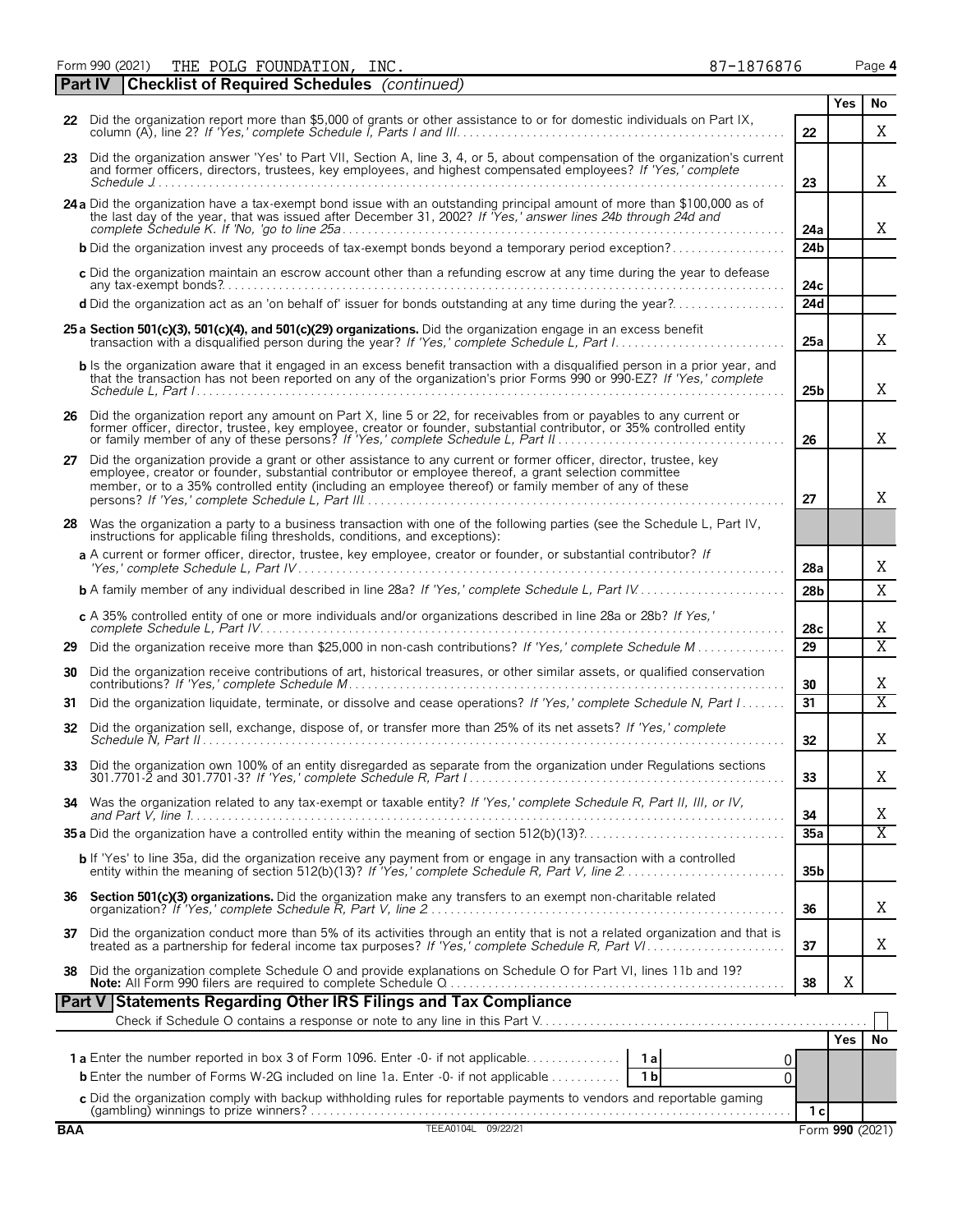| Form 990 (2021)<br>THE POLG FOUNDATION, INC.                                                                                                                                                                                   | 87-1876876      |     | Page 5                  |
|--------------------------------------------------------------------------------------------------------------------------------------------------------------------------------------------------------------------------------|-----------------|-----|-------------------------|
| Statements Regarding Other IRS Filings and Tax Compliance (continued)<br><b>Part V</b>                                                                                                                                         |                 |     |                         |
|                                                                                                                                                                                                                                |                 | Yes | No                      |
| 2a Enter the number of employees reported on Form W-3, Transmittal of Wage and Tax Statements, filed for the calendar year ending with or within the year covered by this return<br>2a                                         | $\overline{0}$  |     |                         |
| <b>b</b> If at least one is reported on line 2a, did the organization file all required federal employment tax returns?                                                                                                        | 2 <sub>b</sub>  |     |                         |
| Note: If the sum of lines 1a and 2a is greater than 250, you may be required to e-file. See instructions.                                                                                                                      |                 |     |                         |
| 3a Did the organization have unrelated business gross income of \$1,000 or more during the year?                                                                                                                               | 3a              |     | X                       |
|                                                                                                                                                                                                                                | 3 <sub>b</sub>  |     |                         |
|                                                                                                                                                                                                                                |                 |     |                         |
| 4a At any time during the calendar year, did the organization have an interest in, or a signature or other authority over, a financial account in a foreign country (such as a bank account, securities account, or other fina | 4 a             |     | X                       |
| b If 'Yes,' enter the name of the foreign country                                                                                                                                                                              |                 |     |                         |
| See instructions for filing requirements for FinCEN Form 114, Report of Foreign Bank and Financial Accounts (FBAR).                                                                                                            |                 |     |                         |
| <b>5a</b> Was the organization a party to a prohibited tax shelter transaction at any time during the tax year?                                                                                                                | 5a              |     | Χ                       |
| <b>b</b> Did any taxable party notify the organization that it was or is a party to a prohibited tax shelter transaction?                                                                                                      | 5 <sub>b</sub>  |     | Χ                       |
|                                                                                                                                                                                                                                | 5c              |     |                         |
| 6 a Does the organization have annual gross receipts that are normally greater than \$100,000, and did the organization solicit any contributions that were not tax deductible as charitable contributions?                    | 6 a             |     | X                       |
| b If 'Yes,' did the organization include with every solicitation an express statement that such contributions or gifts were                                                                                                    | 6b              |     |                         |
| 7 Organizations that may receive deductible contributions under section 170(c).                                                                                                                                                |                 |     |                         |
| a Did the organization receive a payment in excess of \$75 made partly as a contribution and partly for goods and                                                                                                              | 7a              |     | Χ                       |
|                                                                                                                                                                                                                                | 7 <sub>b</sub>  |     |                         |
| c Did the organization sell, exchange, or otherwise dispose of tangible personal property for which it was required to file                                                                                                    |                 |     |                         |
|                                                                                                                                                                                                                                | 7 с             |     | X                       |
| e Did the organization receive any funds, directly or indirectly, to pay premiums on a personal benefit contract?                                                                                                              | <b>7e</b>       |     | Χ                       |
| f Did the organization, during the year, pay premiums, directly or indirectly, on a personal benefit contract?                                                                                                                 | 7f              |     | $\overline{\mathrm{X}}$ |
| g If the organization received a contribution of qualified intellectual property, did the organization file Form 8899                                                                                                          | 7 g             |     |                         |
| h If the organization received a contribution of cars, boats, airplanes, or other vehicles, did the organization file a                                                                                                        |                 |     |                         |
| 8 Sponsoring organizations maintaining donor advised funds. Did a donor advised fund maintained by the sponsoring                                                                                                              | 7 h             |     |                         |
|                                                                                                                                                                                                                                | 8               |     |                         |
| Sponsoring organizations maintaining donor advised funds.                                                                                                                                                                      |                 |     |                         |
|                                                                                                                                                                                                                                | 9a              |     |                         |
| <b>b</b> Did the sponsoring organization make a distribution to a donor, donor advisor, or related person?                                                                                                                     | 9 <sub>b</sub>  |     |                         |
| 10 Section 501(c)(7) organizations. Enter:                                                                                                                                                                                     |                 |     |                         |
| 10a<br>a Initiation fees and capital contributions included on Part VIII, line 12                                                                                                                                              |                 |     |                         |
| <b>b</b> Gross receipts, included on Form 990, Part VIII, line 12, for public use of club facilities $\dots$ .<br>10 <sub>b</sub>                                                                                              |                 |     |                         |
| 11 Section 501(c)(12) organizations. Enter:                                                                                                                                                                                    |                 |     |                         |
| 11a                                                                                                                                                                                                                            |                 |     |                         |
| <b>b</b> Gross income from other sources. (Do not net amounts due or paid to other sources                                                                                                                                     |                 |     |                         |
| 11 b                                                                                                                                                                                                                           |                 |     |                         |
| 12a Section 4947(a)(1) non-exempt charitable trusts. Is the organization filing Form 990 in lieu of Form 1041?                                                                                                                 | 12a             |     |                         |
| <b>b</b> If 'Yes,' enter the amount of tax-exempt interest received or accrued during the year [12b                                                                                                                            |                 |     |                         |
| 13 Section 501(c)(29) qualified nonprofit health insurance issuers.                                                                                                                                                            |                 |     |                         |
|                                                                                                                                                                                                                                | 13a             |     |                         |
| <b>Note:</b> See the instructions for additional information the organization must report on Schedule O.                                                                                                                       |                 |     |                         |
| <b>b</b> Enter the amount of reserves the organization is required to maintain by the states in<br>which the organization is licensed to issue qualified health plans<br>13 <sub>b</sub>                                       |                 |     |                         |
| 13c                                                                                                                                                                                                                            |                 |     |                         |
| <b>14a</b> Did the organization receive any payments for indoor tanning services during the tax year?                                                                                                                          | 14a             |     | X.                      |
| <b>b</b> If 'Yes,' has it filed a Form 720 to report these payments? If 'No,' provide an explanation on Schedule Q                                                                                                             | 14 <sub>b</sub> |     |                         |
| 15 Is the organization subject to the section 4960 tax on payment(s) of more than \$1,000,000 in remuneration or                                                                                                               | 15              |     | Χ                       |
| If 'Yes,' see the instructions and file Form 4720, Schedule N.                                                                                                                                                                 |                 |     |                         |
| 16 Is the organization an educational institution subject to the section 4968 excise tax on net investment income?<br>If 'Yes,' complete Form 4720, Schedule O.                                                                | 16              |     | Χ                       |
| 17 Section 501(c)(21) organizations. Did the trust, any disqualified person, or mine operator engage in any<br>activities that would result in the imposition of an excise tax under section 4951, 4952, or 4953?              | 17              |     |                         |
| If 'Yes,' complete Form 6069.                                                                                                                                                                                                  |                 |     |                         |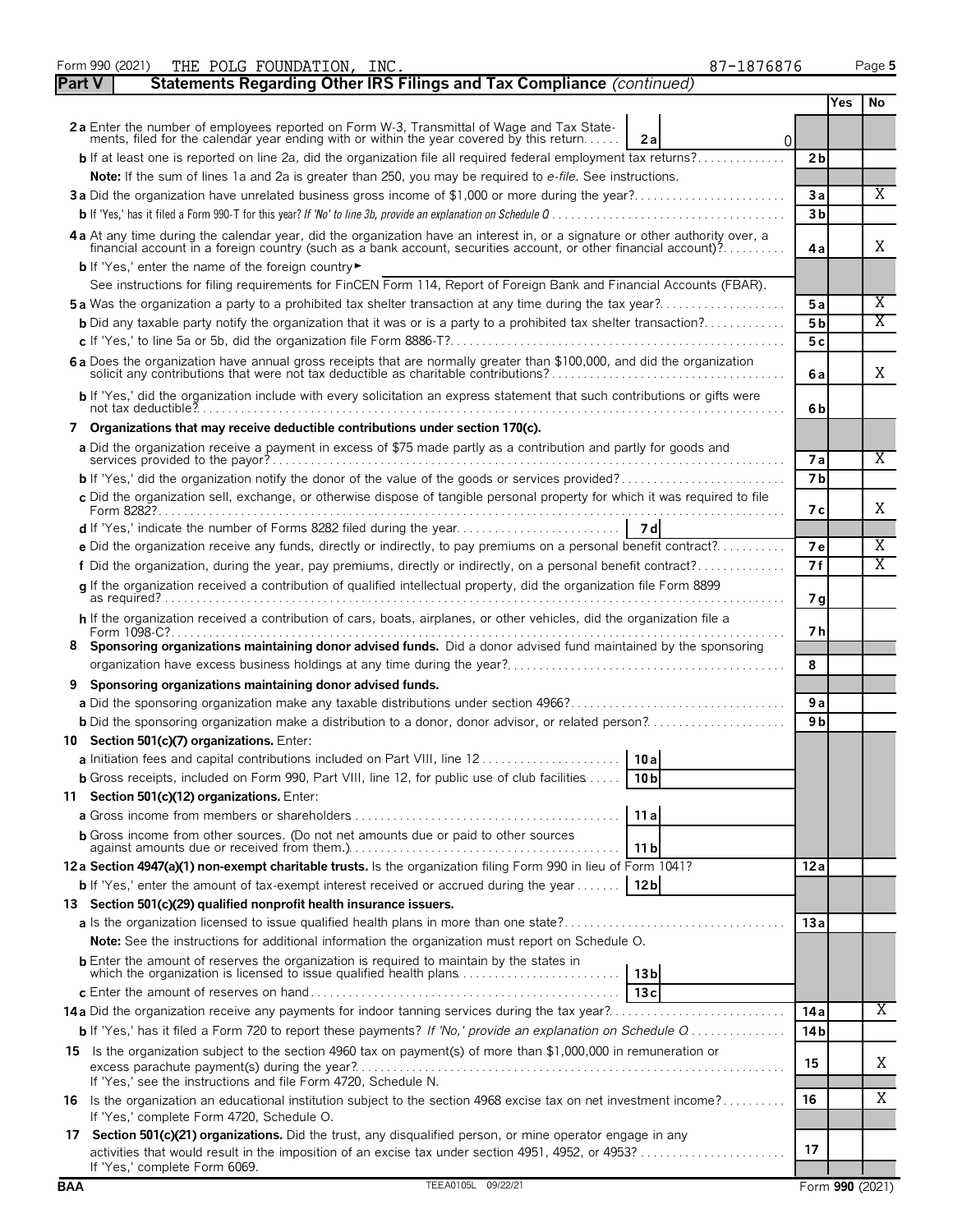|            | <b>Section A. Governing Body and Management</b>                                                                                                                                                                                                                                                                                         |                 |                       |                       |  |  |  |  |  |
|------------|-----------------------------------------------------------------------------------------------------------------------------------------------------------------------------------------------------------------------------------------------------------------------------------------------------------------------------------------|-----------------|-----------------------|-----------------------|--|--|--|--|--|
|            |                                                                                                                                                                                                                                                                                                                                         |                 | <b>Yes</b>            | No                    |  |  |  |  |  |
|            | <b>1a</b> Enter the number of voting members of the governing body at the end of the tax year <b>1a</b><br>8<br>If there are material differences in voting rights among members<br>of the governing body, or if the governing body delegated broad<br>authority to an executive committee or similar committee, explain on Schedule O. |                 |                       |                       |  |  |  |  |  |
|            | <b>b</b> Enter the number of voting members included on line 1a, above, who are independent    1b<br>8                                                                                                                                                                                                                                  |                 |                       |                       |  |  |  |  |  |
|            | 2 Did any officer, director, trustee, or key employee have a family relationship or a business relationship with any other                                                                                                                                                                                                              |                 |                       |                       |  |  |  |  |  |
|            | officer, director, trustee, or key employee? See Schedule 0                                                                                                                                                                                                                                                                             | $\overline{2}$  | X                     |                       |  |  |  |  |  |
| 3          |                                                                                                                                                                                                                                                                                                                                         |                 |                       |                       |  |  |  |  |  |
|            | Did the organization delegate control over management duties customarily performed by or under the direct supervision<br>of officers, directors, trustees, or key employees to a management company or other person?                                                                                                                    | 3               |                       | Χ                     |  |  |  |  |  |
| 4          | Did the organization make any significant changes to its governing documents                                                                                                                                                                                                                                                            |                 |                       |                       |  |  |  |  |  |
|            |                                                                                                                                                                                                                                                                                                                                         | 4               |                       | Χ                     |  |  |  |  |  |
| 5          | Did the organization become aware during the year of a significant diversion of the organization's assets?                                                                                                                                                                                                                              | 5               |                       | Χ                     |  |  |  |  |  |
| 6          |                                                                                                                                                                                                                                                                                                                                         | 6               |                       | $\overline{\text{X}}$ |  |  |  |  |  |
|            | 7a Did the organization have members, stockholders, or other persons who had the power to elect or appoint one or more                                                                                                                                                                                                                  | 7 a             |                       | Χ                     |  |  |  |  |  |
|            | <b>b</b> Are any governance decisions of the organization reserved to (or subject to approval by) members,                                                                                                                                                                                                                              | 7 b             |                       | Χ                     |  |  |  |  |  |
|            | Did the organization contemporaneously document the meetings held or written actions undertaken during the year by<br>the following:                                                                                                                                                                                                    |                 |                       |                       |  |  |  |  |  |
|            |                                                                                                                                                                                                                                                                                                                                         | 8а              |                       | X                     |  |  |  |  |  |
|            |                                                                                                                                                                                                                                                                                                                                         | 8b              |                       | X                     |  |  |  |  |  |
| 9          | Is there any officer, director, trustee, or key employee listed in Part VII, Section A, who cannot be reached at the<br>organization's mailing address? If 'Yes,' provide the names and addresses on Schedule O.                                                                                                                        | 9               |                       | Χ                     |  |  |  |  |  |
|            | Section B. Policies (This Section B requests information about policies not required by the Internal Revenue Code.)                                                                                                                                                                                                                     |                 |                       |                       |  |  |  |  |  |
|            |                                                                                                                                                                                                                                                                                                                                         |                 | Yes                   | No.                   |  |  |  |  |  |
|            |                                                                                                                                                                                                                                                                                                                                         | 10a             |                       | Χ                     |  |  |  |  |  |
|            | b If 'Yes,' did the organization have written policies and procedures governing the activities of such chapters, affiliates, and branches to ensure their                                                                                                                                                                               |                 |                       |                       |  |  |  |  |  |
|            |                                                                                                                                                                                                                                                                                                                                         | 10 <sub>b</sub> |                       |                       |  |  |  |  |  |
|            | 11 a Has the organization provided a complete copy of this Form 990 to all members of its governing body before filing the form?                                                                                                                                                                                                        | 11a             | Χ                     |                       |  |  |  |  |  |
|            | <b>b</b> Describe on Schedule O the process, if any, used by the organization to review this Form 990. See Schedule O                                                                                                                                                                                                                   |                 |                       |                       |  |  |  |  |  |
|            |                                                                                                                                                                                                                                                                                                                                         | 12a             | Χ                     |                       |  |  |  |  |  |
|            | <b>b</b> Were officers, directors, or trustees, and key employees required to disclose annually interests that could give rise                                                                                                                                                                                                          | 12 <sub>b</sub> | Χ                     |                       |  |  |  |  |  |
|            | c Did the organization regularly and consistently monitor and enforce compliance with the policy? If 'Yes,' describe on<br>Schedule O how this was done See Schedule 0.                                                                                                                                                                 | 12c             | Χ                     |                       |  |  |  |  |  |
|            |                                                                                                                                                                                                                                                                                                                                         | 13              | $\overline{X}$        |                       |  |  |  |  |  |
| 14         |                                                                                                                                                                                                                                                                                                                                         | 14              | $\overline{\text{X}}$ |                       |  |  |  |  |  |
| 15         | Did the process for determining compensation of the following persons include a review and approval by independent<br>persons, comparability data, and contemporaneous substantiation of the deliberation and decision?                                                                                                                 |                 |                       |                       |  |  |  |  |  |
|            |                                                                                                                                                                                                                                                                                                                                         | 15 a            |                       | Χ                     |  |  |  |  |  |
|            |                                                                                                                                                                                                                                                                                                                                         | 15 <sub>b</sub> |                       | Χ                     |  |  |  |  |  |
|            | If 'Yes' to line 15a or 15b, describe the process on Schedule O. See instructions.                                                                                                                                                                                                                                                      |                 |                       |                       |  |  |  |  |  |
|            | 16 a Did the organization invest in, contribute assets to, or participate in a joint venture or similar arrangement with a                                                                                                                                                                                                              |                 |                       | Χ                     |  |  |  |  |  |
|            |                                                                                                                                                                                                                                                                                                                                         | 16 a            |                       |                       |  |  |  |  |  |
|            | b If 'Yes,' did the organization follow a written policy or procedure requiring the organization to evaluate its<br>participation in joint venture arrangements under applicable federal tax law, and take steps to safequard the                                                                                                       | 16 bl           |                       |                       |  |  |  |  |  |
|            | <b>Section C. Disclosure</b>                                                                                                                                                                                                                                                                                                            |                 |                       |                       |  |  |  |  |  |
|            | 17 List the states with which a copy of this Form 990 is required to be filed $\blacktriangleright$<br>NY NY                                                                                                                                                                                                                            |                 |                       |                       |  |  |  |  |  |
| 18         | Section 6104 requires an organization to make its Forms 1023 (1024 or 1024-A, if applicable), 990, and 990-T (Section 501(c)(3)s only)<br>available for public inspection. Indicate how you made these available. Check all that apply.                                                                                                 |                 |                       |                       |  |  |  |  |  |
|            | Another's website<br>X<br>Upon request<br>Other (explain on Schedule O)<br>X<br>Own website                                                                                                                                                                                                                                             |                 |                       |                       |  |  |  |  |  |
| 19         | Describe on Schedule O whether (and if so, how) the organization made its governing documents, conflict of interest policy, and financial statements available to<br>the public during the tax year.<br>See Schedule 0                                                                                                                  |                 |                       |                       |  |  |  |  |  |
| 20         | State the name, address, and telephone number of the person who possesses the organization's books and records ►                                                                                                                                                                                                                        |                 |                       |                       |  |  |  |  |  |
|            | Marcus Siezing 99 Park Avenue, 24th Floor New York NY 10016 (212) 315-8339                                                                                                                                                                                                                                                              |                 |                       |                       |  |  |  |  |  |
| <b>BAA</b> | TEEA0106L 09/22/21                                                                                                                                                                                                                                                                                                                      |                 | Form 990 (2021)       |                       |  |  |  |  |  |

**Part VI Governance, Management, and Disclosure.** *For each 'Yes' response to lines 2 through 7b below, and for*

*a 'No' response to line 8a, 8b, or 10b below, describe the circumstances, processes, or changes on*

Check if Schedule O contains a response or note to any line in this Part VI . . . . . . . . . . . . . . . . . . . . . . . . . . . . . . . . . . . . . . . . . . . . . . . . .

*Schedule O. See instructions.*

X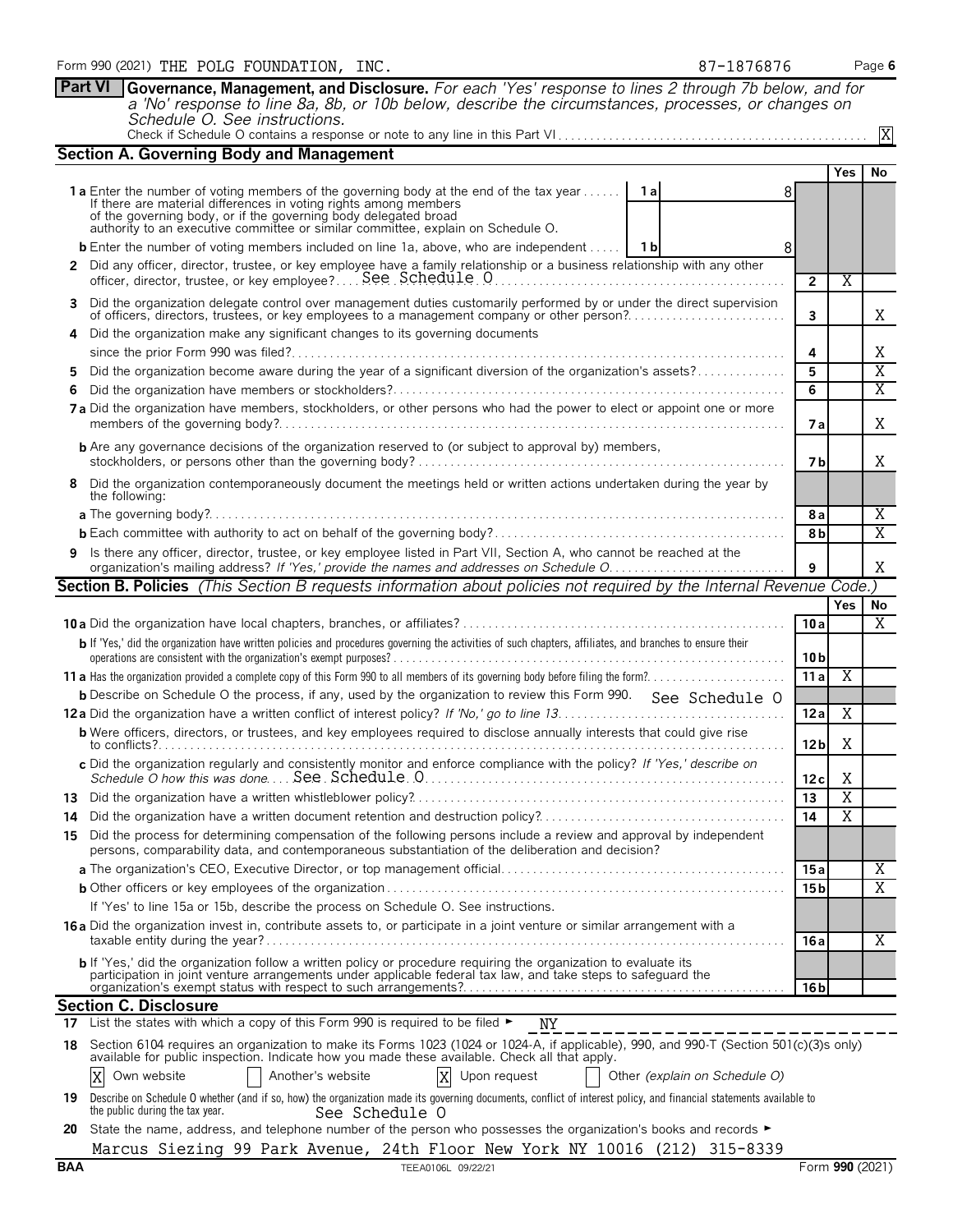| Form 990 (2021) THE POLG FOUNDATION, INC.                                                                                                                      | 87-1876876 | Page 7 |  |  |  |  |
|----------------------------------------------------------------------------------------------------------------------------------------------------------------|------------|--------|--|--|--|--|
| Part VII   Compensation of Officers, Directors, Trustees, Key Employees, Highest Compensated Employees, and<br><b>Independent Contractors</b>                  |            |        |  |  |  |  |
|                                                                                                                                                                |            |        |  |  |  |  |
| Section A. Officers, Directors, Trustees, Key Employees, and Highest Compensated Employees                                                                     |            |        |  |  |  |  |
| 1 a Complete this table for all persons required to be listed. Report compensation for the calendar year ending with or within the<br>organization's tax year. |            |        |  |  |  |  |
| • List all of the organization's <b>current</b> officers, directors, trustees (whether individuals or organizations), regardless of amount of                  |            |        |  |  |  |  |

compensation. Enter -0- in columns (D), (E), and (F) if no compensation was paid.

? List all of the organization's **current** key employees, if any. See the instructions for definition of 'key employee.'

? List the organization's five **current** highest compensated employees (other than an officer, director, trustee, or key employee) who received reportable compensation (box 5 of Form W-2, Form 1099-MISC, and/or box 1 of Form 1099-NEC) of more than \$100,000 from the organization and any related organizations.

? List all of the organization's **former** officers, key employees, and highest compensated employees who received more than \$100,000 of reportable compensation from the organization and any related organizations.

? List all of the organization's **former directors or trustees** that received, in the capacity as a former director or trustee of the organization, more than \$10,000 of reportable compensation from the organization and any related organizations.

See the instructions for the order in which to list the persons above.

Check this box if neither the organization nor any related organization compensated any current officer, director, or trustee. X

|                          | (C)                                                                                                                                              |         |                                                                                                             |             |              |                                             |  |                                                  |                                                       |                                                                       |
|--------------------------|--------------------------------------------------------------------------------------------------------------------------------------------------|---------|-------------------------------------------------------------------------------------------------------------|-------------|--------------|---------------------------------------------|--|--------------------------------------------------|-------------------------------------------------------|-----------------------------------------------------------------------|
| (A)<br>Name and title    |                                                                                                                                                  |         | Position (do not check more<br>than one box, unless person<br>is both an officer and a<br>director/trustee) |             |              |                                             |  | (D)<br>Reportable<br>compensation from           | (E)<br>Reportable<br>compensation from                | (F)<br>Estimated amount<br>of other                                   |
|                          | per<br>per<br>(list any der distance)<br>(list any der distance)<br>hours for related<br>organiza-<br>tions<br>below<br>dotted<br>line)<br>line) |         | Institutional trustee                                                                                       | Officer     | Key employee | Former<br> Highest compensated<br> employee |  | the organization<br>(W-2/1099-<br>MISC/1099-NEC) | related organizations<br>(W-2/1099-<br>MISC/1099-NEC) | compensation from<br>the organization<br>and related<br>organizations |
| (1) Robert de Luxembourg | $\mathbf 1$                                                                                                                                      |         |                                                                                                             |             |              |                                             |  |                                                  |                                                       |                                                                       |
| Chairman                 | $\Omega$                                                                                                                                         | $\rm X$ |                                                                                                             | $\rm X$     |              |                                             |  | $\mathbf 0$                                      | $\mathbf 0$ .                                         | $0$ .                                                                 |
| (2) Julie de Luxembourg  | $\overline{1}$                                                                                                                                   |         |                                                                                                             |             |              |                                             |  |                                                  |                                                       |                                                                       |
| Vice Chair               | 0                                                                                                                                                | X       |                                                                                                             | $\mathbf X$ |              |                                             |  | 0                                                | 0.                                                    | $0$ .                                                                 |
| (3) Jennifer Adams       | $\overline{1}$                                                                                                                                   |         |                                                                                                             |             |              |                                             |  |                                                  |                                                       |                                                                       |
| Director                 | 0                                                                                                                                                | X       |                                                                                                             |             |              |                                             |  | $\mathbf 0$                                      | $\mathbf{0}$                                          | $0$ .                                                                 |
| (4) Steven M. Altschuler | $\overline{1}$                                                                                                                                   |         |                                                                                                             |             |              |                                             |  |                                                  |                                                       |                                                                       |
| Director                 | 0                                                                                                                                                | X       |                                                                                                             |             |              |                                             |  | $\boldsymbol{0}$                                 | $\mathbf{0}$                                          | $\boldsymbol{0}$ .                                                    |
| (5) Jorg Duschmale       | $\overline{1}$                                                                                                                                   |         |                                                                                                             |             |              |                                             |  |                                                  |                                                       |                                                                       |
| Director                 | 0                                                                                                                                                | X       |                                                                                                             |             |              |                                             |  | $\mathbf 0$                                      | $\mathbf{0}$                                          | $\boldsymbol{0}$ .                                                    |
| (6) Allyson Ocean        | $\overline{1}$                                                                                                                                   |         |                                                                                                             |             |              |                                             |  |                                                  |                                                       |                                                                       |
| Director                 | 0                                                                                                                                                | X       |                                                                                                             |             |              |                                             |  | $\mathbf 0$                                      | $\mathbf{0}$                                          | $\boldsymbol{0}$ .                                                    |
| (7) Eileen Kane          |                                                                                                                                                  |         |                                                                                                             |             |              |                                             |  |                                                  |                                                       |                                                                       |
| Secretary                | 0                                                                                                                                                |         |                                                                                                             | $\mathbf X$ |              |                                             |  | $\boldsymbol{0}$                                 | $\mathbf{0}$                                          | $\boldsymbol{0}$ .                                                    |
| (8) Marcus Siezing       | $\overline{1}$                                                                                                                                   |         |                                                                                                             |             |              |                                             |  |                                                  |                                                       |                                                                       |
| Treasurer                | $\overline{0}$                                                                                                                                   |         |                                                                                                             | X           |              |                                             |  | $\mathbf{0}$                                     | 0.                                                    | $\boldsymbol{0}$ .                                                    |
| (9)                      |                                                                                                                                                  |         |                                                                                                             |             |              |                                             |  |                                                  |                                                       |                                                                       |
| (10)                     |                                                                                                                                                  |         |                                                                                                             |             |              |                                             |  |                                                  |                                                       |                                                                       |
| (11)                     |                                                                                                                                                  |         |                                                                                                             |             |              |                                             |  |                                                  |                                                       |                                                                       |
| (12)                     |                                                                                                                                                  |         |                                                                                                             |             |              |                                             |  |                                                  |                                                       |                                                                       |
| (13)                     |                                                                                                                                                  |         |                                                                                                             |             |              |                                             |  |                                                  |                                                       |                                                                       |
| (14)                     |                                                                                                                                                  |         |                                                                                                             |             |              |                                             |  |                                                  |                                                       |                                                                       |
| <b>BAA</b>               | TEEA0107L 09/22/21                                                                                                                               |         |                                                                                                             |             |              |                                             |  |                                                  |                                                       | Form 990 (2021)                                                       |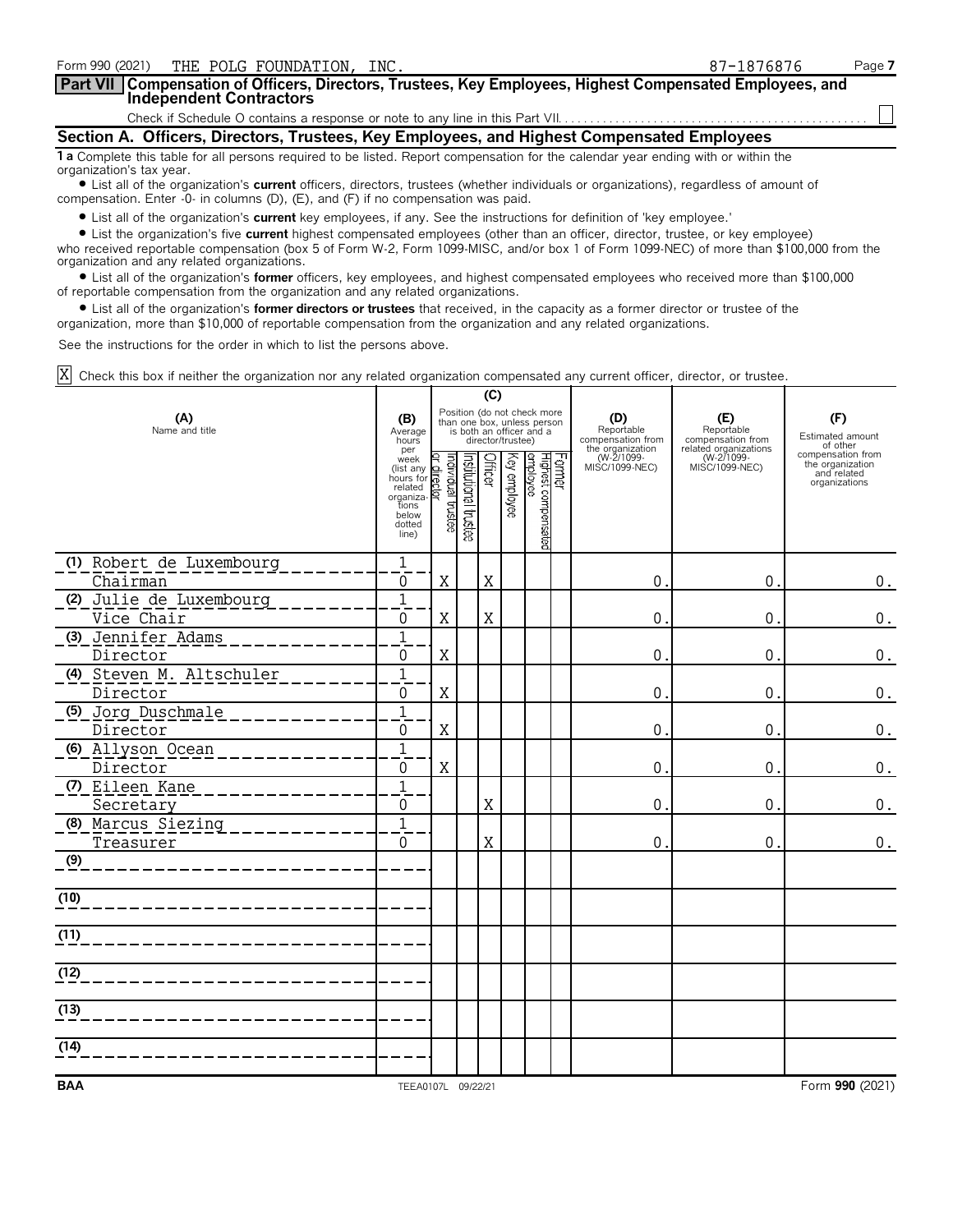|                                  | Part VII Section A. Officers, Directors, Trustees, Key Employees, and Highest Compensated Employees (continued)                                                                                 |                                                                                         |                                  |                                                                                                             |         |                                |                                 |                                        |                                                  |                                                       |                                     |                                                                       |       |
|----------------------------------|-------------------------------------------------------------------------------------------------------------------------------------------------------------------------------------------------|-----------------------------------------------------------------------------------------|----------------------------------|-------------------------------------------------------------------------------------------------------------|---------|--------------------------------|---------------------------------|----------------------------------------|--------------------------------------------------|-------------------------------------------------------|-------------------------------------|-----------------------------------------------------------------------|-------|
|                                  |                                                                                                                                                                                                 | (B)                                                                                     |                                  |                                                                                                             | (C)     |                                |                                 |                                        |                                                  |                                                       |                                     |                                                                       |       |
|                                  | (A)<br>Name and title                                                                                                                                                                           | Average<br>hours<br>per<br>week                                                         |                                  | Position<br>(do not check more than one<br>box, unless person is both an<br>officer and a director/trustee) |         |                                |                                 | (D)<br>Reportable<br>compensation from | (E)<br>Reportable<br>compensation from           |                                                       | (F)<br>Estimated amount<br>of other |                                                                       |       |
|                                  |                                                                                                                                                                                                 | (list any<br>hours<br>for<br>related<br>organiza<br>- tions<br>below<br>dotted<br>line) | or director<br>ndividual trustee | nstitutional trustee                                                                                        | Officer | Key employee                   | Highest compensated<br>employee | Former                                 | the organization<br>(W-2/1099-<br>MISC/1099-NEC) | related organizations<br>(W-2/1099-<br>MISC/1099-NEC) |                                     | compensation from<br>the organization<br>and related<br>organizations |       |
| (15)                             |                                                                                                                                                                                                 |                                                                                         |                                  |                                                                                                             |         |                                |                                 |                                        |                                                  |                                                       |                                     |                                                                       |       |
| (16)                             |                                                                                                                                                                                                 |                                                                                         |                                  |                                                                                                             |         |                                |                                 |                                        |                                                  |                                                       |                                     |                                                                       |       |
| (17)                             |                                                                                                                                                                                                 |                                                                                         |                                  |                                                                                                             |         |                                |                                 |                                        |                                                  |                                                       |                                     |                                                                       |       |
| (18)                             |                                                                                                                                                                                                 |                                                                                         |                                  |                                                                                                             |         |                                |                                 |                                        |                                                  |                                                       |                                     |                                                                       |       |
| (19)                             |                                                                                                                                                                                                 |                                                                                         |                                  |                                                                                                             |         |                                |                                 |                                        |                                                  |                                                       |                                     |                                                                       |       |
| (20)                             |                                                                                                                                                                                                 |                                                                                         |                                  |                                                                                                             |         |                                |                                 |                                        |                                                  |                                                       |                                     |                                                                       |       |
| (21)                             |                                                                                                                                                                                                 |                                                                                         |                                  |                                                                                                             |         |                                |                                 |                                        |                                                  |                                                       |                                     |                                                                       |       |
| (22)                             |                                                                                                                                                                                                 |                                                                                         |                                  |                                                                                                             |         |                                |                                 |                                        |                                                  |                                                       |                                     |                                                                       |       |
| (23)                             |                                                                                                                                                                                                 |                                                                                         |                                  |                                                                                                             |         |                                |                                 |                                        |                                                  |                                                       |                                     |                                                                       |       |
| (24)                             |                                                                                                                                                                                                 |                                                                                         |                                  |                                                                                                             |         |                                |                                 |                                        |                                                  |                                                       |                                     |                                                                       |       |
| (25)                             |                                                                                                                                                                                                 |                                                                                         |                                  |                                                                                                             |         |                                |                                 |                                        |                                                  |                                                       |                                     |                                                                       |       |
|                                  | 1 b Subtotal                                                                                                                                                                                    |                                                                                         |                                  |                                                                                                             |         |                                |                                 |                                        | 0.                                               | 0.                                                    |                                     |                                                                       | $0$ . |
|                                  |                                                                                                                                                                                                 |                                                                                         |                                  |                                                                                                             |         |                                |                                 |                                        | 0.                                               | 0.                                                    |                                     |                                                                       | 0.    |
|                                  |                                                                                                                                                                                                 |                                                                                         |                                  |                                                                                                             |         |                                |                                 |                                        | $\mathbf{0}$ .                                   | $\mathbf{0}$ .                                        |                                     |                                                                       | 0.    |
|                                  | 2 Total number of individuals (including but not limited to those listed above) who received more than \$100,000 of reportable compensation<br>from the organization $\blacktriangleright$<br>0 |                                                                                         |                                  |                                                                                                             |         |                                |                                 |                                        |                                                  |                                                       |                                     |                                                                       |       |
|                                  |                                                                                                                                                                                                 |                                                                                         |                                  |                                                                                                             |         |                                |                                 |                                        |                                                  |                                                       |                                     | Yes                                                                   | No    |
|                                  | Did the organization list any <b>former</b> officer, director, trustee, key employee, or highest compensated employee                                                                           |                                                                                         |                                  |                                                                                                             |         |                                |                                 |                                        |                                                  |                                                       | 3                                   |                                                                       | X     |
|                                  | 4 For any individual listed on line 1a, is the sum of reportable compensation and other compensation from                                                                                       |                                                                                         |                                  |                                                                                                             |         |                                |                                 |                                        |                                                  |                                                       |                                     |                                                                       |       |
|                                  | the organization and related organizations greater than \$150,000? If 'Yes,' complete Schedule J for                                                                                            |                                                                                         |                                  |                                                                                                             |         |                                |                                 |                                        |                                                  |                                                       | 4                                   |                                                                       | X     |
| 5.                               | Did any person listed on line 1a receive or accrue compensation from any unrelated organization or individual                                                                                   |                                                                                         |                                  |                                                                                                             |         |                                |                                 |                                        |                                                  |                                                       | 5                                   |                                                                       | X     |
|                                  | <b>Section B. Independent Contractors</b><br>Complete this table for your five highest compensated independent contractors that received more than \$100,000 of                                 |                                                                                         |                                  |                                                                                                             |         |                                |                                 |                                        |                                                  |                                                       |                                     |                                                                       |       |
|                                  | compensation from the organization. Report compensation for the calendar year ending with or within the organization's tax year.                                                                |                                                                                         |                                  |                                                                                                             |         |                                |                                 |                                        |                                                  |                                                       |                                     |                                                                       |       |
| (A)<br>Name and business address |                                                                                                                                                                                                 |                                                                                         |                                  |                                                                                                             |         | (B)<br>Description of services |                                 | Compensation                           | (C)                                              |                                                       |                                     |                                                                       |       |
|                                  |                                                                                                                                                                                                 |                                                                                         |                                  |                                                                                                             |         |                                |                                 |                                        |                                                  |                                                       |                                     |                                                                       |       |
|                                  |                                                                                                                                                                                                 |                                                                                         |                                  |                                                                                                             |         |                                |                                 |                                        |                                                  |                                                       |                                     |                                                                       |       |
|                                  |                                                                                                                                                                                                 |                                                                                         |                                  |                                                                                                             |         |                                |                                 |                                        |                                                  |                                                       |                                     |                                                                       |       |
|                                  |                                                                                                                                                                                                 |                                                                                         |                                  |                                                                                                             |         |                                |                                 |                                        |                                                  |                                                       |                                     |                                                                       |       |
|                                  | 2 Total number of independent contractors (including but not limited to those listed above) who received more than<br>\$100,000 of compensation from the organization $\blacktriangleright$ 0   |                                                                                         |                                  |                                                                                                             |         |                                |                                 |                                        |                                                  |                                                       |                                     |                                                                       |       |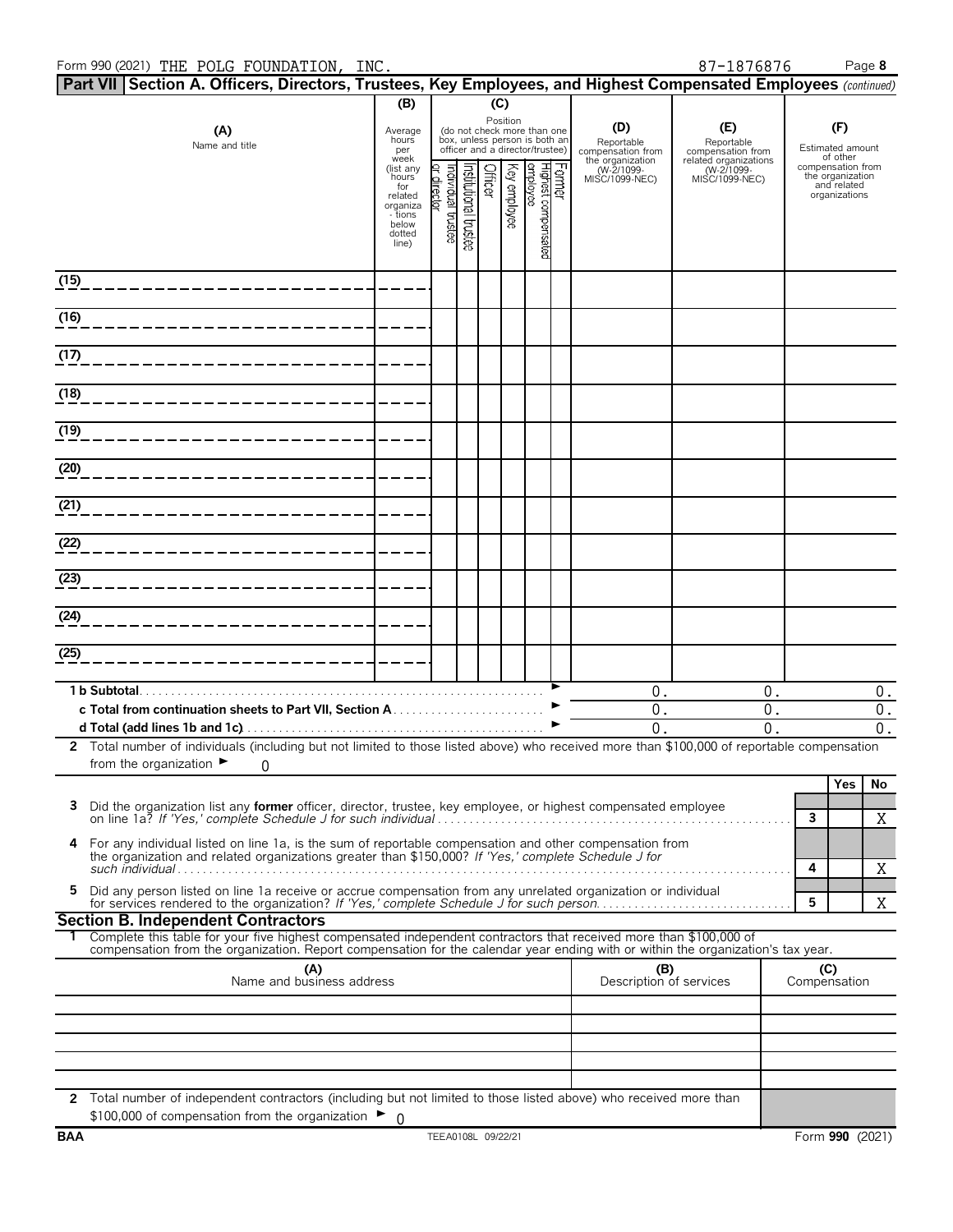### Form 990 (2021) Page **9** THE POLG FOUNDATION, INC. 87-1876876 **Part VIII Statement of Revenue**

| $\mathbf{u}$ , $\mathbf{v}$ in $\mathbf{v}$                |        | uningin vi nuvu                                                                        |                       |                      |                                                    |                                         |                                                                  |
|------------------------------------------------------------|--------|----------------------------------------------------------------------------------------|-----------------------|----------------------|----------------------------------------------------|-----------------------------------------|------------------------------------------------------------------|
|                                                            |        |                                                                                        |                       | (A)<br>Total revenue | (B)<br>Related or<br>exempt<br>function<br>revenue | (C)<br>Unrelated<br>business<br>revenue | (D)<br>Revenue<br>excluded from tax<br>under sections<br>512-514 |
|                                                            |        | 1a Federated campaigns                                                                 | 1a                    |                      |                                                    |                                         |                                                                  |
| Contributions, Gifts, Grants,<br>and Other Similar Amounts |        | <b>b</b> Membership dues                                                               | 1 <sub>b</sub>        |                      |                                                    |                                         |                                                                  |
|                                                            |        | c Fundraising events                                                                   | 1 <sub>c</sub>        |                      |                                                    |                                         |                                                                  |
|                                                            |        | d Related organizations                                                                | 1 <sub>d</sub>        |                      |                                                    |                                         |                                                                  |
|                                                            |        | e Government grants (contributions)                                                    | 1 <sub>e</sub>        |                      |                                                    |                                         |                                                                  |
|                                                            |        | f All other contributions, gifts, grants, and<br>similar amounts not included above    | 1f<br>840,696.        |                      |                                                    |                                         |                                                                  |
|                                                            |        | g Noncash contributions included in                                                    |                       |                      |                                                    |                                         |                                                                  |
|                                                            |        | lines $1a-1f$                                                                          | 1 <sub>g</sub>        |                      |                                                    |                                         |                                                                  |
|                                                            |        |                                                                                        | <b>Business Code</b>  | 840,696.             |                                                    |                                         |                                                                  |
| Program Service Revenue                                    | 2а     |                                                                                        |                       |                      |                                                    |                                         |                                                                  |
|                                                            |        | b                                                                                      |                       |                      |                                                    |                                         |                                                                  |
|                                                            |        |                                                                                        |                       |                      |                                                    |                                         |                                                                  |
|                                                            |        |                                                                                        |                       |                      |                                                    |                                         |                                                                  |
|                                                            |        |                                                                                        |                       |                      |                                                    |                                         |                                                                  |
|                                                            |        | f All other program service revenue                                                    |                       |                      |                                                    |                                         |                                                                  |
|                                                            |        |                                                                                        | $\blacktriangleright$ |                      |                                                    |                                         |                                                                  |
|                                                            | 3      | Investment income (including dividends, interest, and                                  |                       |                      |                                                    |                                         |                                                                  |
|                                                            |        | other similar amounts)<br>Income from investment of tax-exempt bond proceeds           |                       |                      |                                                    |                                         |                                                                  |
|                                                            | 4<br>5 |                                                                                        |                       |                      |                                                    |                                         |                                                                  |
|                                                            |        | (i) Real                                                                               | (ii) Personal         |                      |                                                    |                                         |                                                                  |
|                                                            |        | 6a Gross rents<br>l 6a                                                                 |                       |                      |                                                    |                                         |                                                                  |
|                                                            |        | <b>b</b> Less: rental expenses<br>6b                                                   |                       |                      |                                                    |                                         |                                                                  |
|                                                            |        | c Rental income or (loss)<br>6c                                                        |                       |                      |                                                    |                                         |                                                                  |
|                                                            |        | d Net rental income or (loss)                                                          | ►                     |                      |                                                    |                                         |                                                                  |
|                                                            |        | (i) Securities<br><b>7 a</b> Gross amount from                                         | (ii) Other            |                      |                                                    |                                         |                                                                  |
|                                                            |        | sales of assets<br>7a                                                                  |                       |                      |                                                    |                                         |                                                                  |
|                                                            |        | other than inventory<br><b>b</b> Less: cost or other basis                             |                       |                      |                                                    |                                         |                                                                  |
|                                                            |        | 7b<br>and sales expenses                                                               |                       |                      |                                                    |                                         |                                                                  |
|                                                            |        | 7c<br><b>c</b> Gain or (loss) $\ldots$ .                                               |                       |                      |                                                    |                                         |                                                                  |
|                                                            |        |                                                                                        |                       |                      |                                                    |                                         |                                                                  |
|                                                            |        | 8 a Gross income from fundraising events<br>(not including $\zeta$                     |                       |                      |                                                    |                                         |                                                                  |
| <b>Other Revenue</b>                                       |        | of contributions reported on line 1c).                                                 |                       |                      |                                                    |                                         |                                                                  |
|                                                            |        | See Part IV, line 18                                                                   | 8а                    |                      |                                                    |                                         |                                                                  |
|                                                            |        | <b>b</b> Less: direct expenses $\ldots$ .                                              | 8b                    |                      |                                                    |                                         |                                                                  |
|                                                            |        | c Net income or (loss) from fundraising events                                         |                       |                      |                                                    |                                         |                                                                  |
|                                                            |        | 9 a Gross income from gaming activities.                                               |                       |                      |                                                    |                                         |                                                                  |
|                                                            |        | See Part IV, line $19$                                                                 | 9а                    |                      |                                                    |                                         |                                                                  |
|                                                            |        | <b>b</b> Less: direct expenses $\ldots$ .                                              | 9 <sub>b</sub>        |                      |                                                    |                                         |                                                                  |
|                                                            |        | c Net income or (loss) from gaming activities                                          |                       |                      |                                                    |                                         |                                                                  |
|                                                            |        | 10a Gross sales of inventory, less                                                     |                       |                      |                                                    |                                         |                                                                  |
|                                                            |        | returns and allowances                                                                 | 10a                   |                      |                                                    |                                         |                                                                  |
|                                                            |        | <b>b</b> Less: $cost$ of goods $sol$<br>c Net income or (loss) from sales of inventory | 10b                   |                      |                                                    |                                         |                                                                  |
|                                                            |        |                                                                                        | <b>Business Code</b>  |                      |                                                    |                                         |                                                                  |
| Miscellaneous                                              | 11 a   |                                                                                        |                       |                      |                                                    |                                         |                                                                  |
| Revenue                                                    |        |                                                                                        |                       |                      |                                                    |                                         |                                                                  |
|                                                            |        |                                                                                        |                       |                      |                                                    |                                         |                                                                  |
|                                                            |        | d All other revenue                                                                    |                       |                      |                                                    |                                         |                                                                  |
|                                                            |        |                                                                                        |                       |                      |                                                    |                                         |                                                                  |
|                                                            |        | 12 Total revenue. See instructions                                                     |                       | 840,696.             | $\mathbf{0}$                                       | $\mathbf{0}$                            | $0$ .                                                            |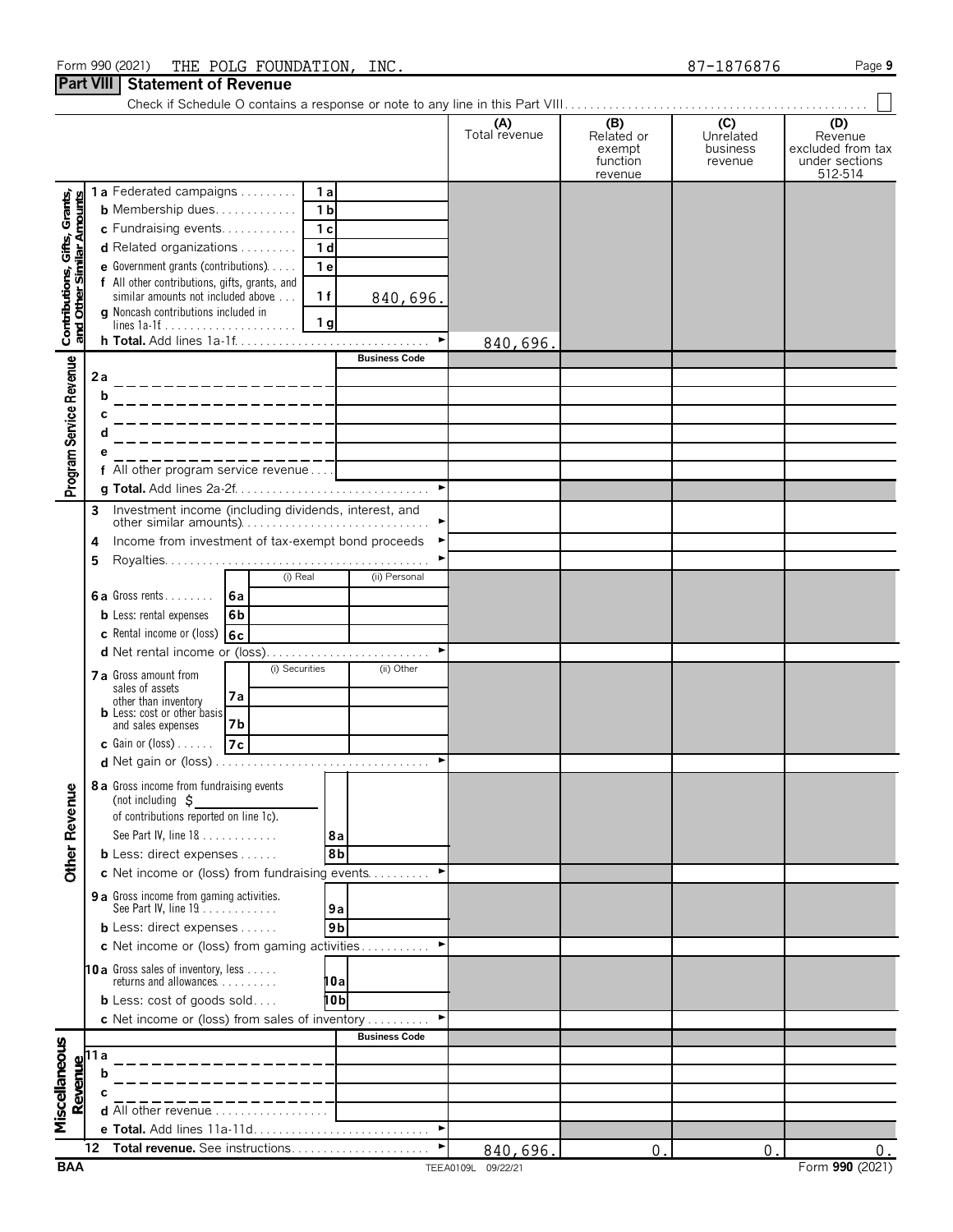Form 990 (2021) Page **10** THE POLG FOUNDATION, INC. 87-1876876

**Part IX** Statement of Functional Expenses

*Section 501(c)(3) and 501(c)(4) organizations must complete all columns. All other organizations must complete column (A).*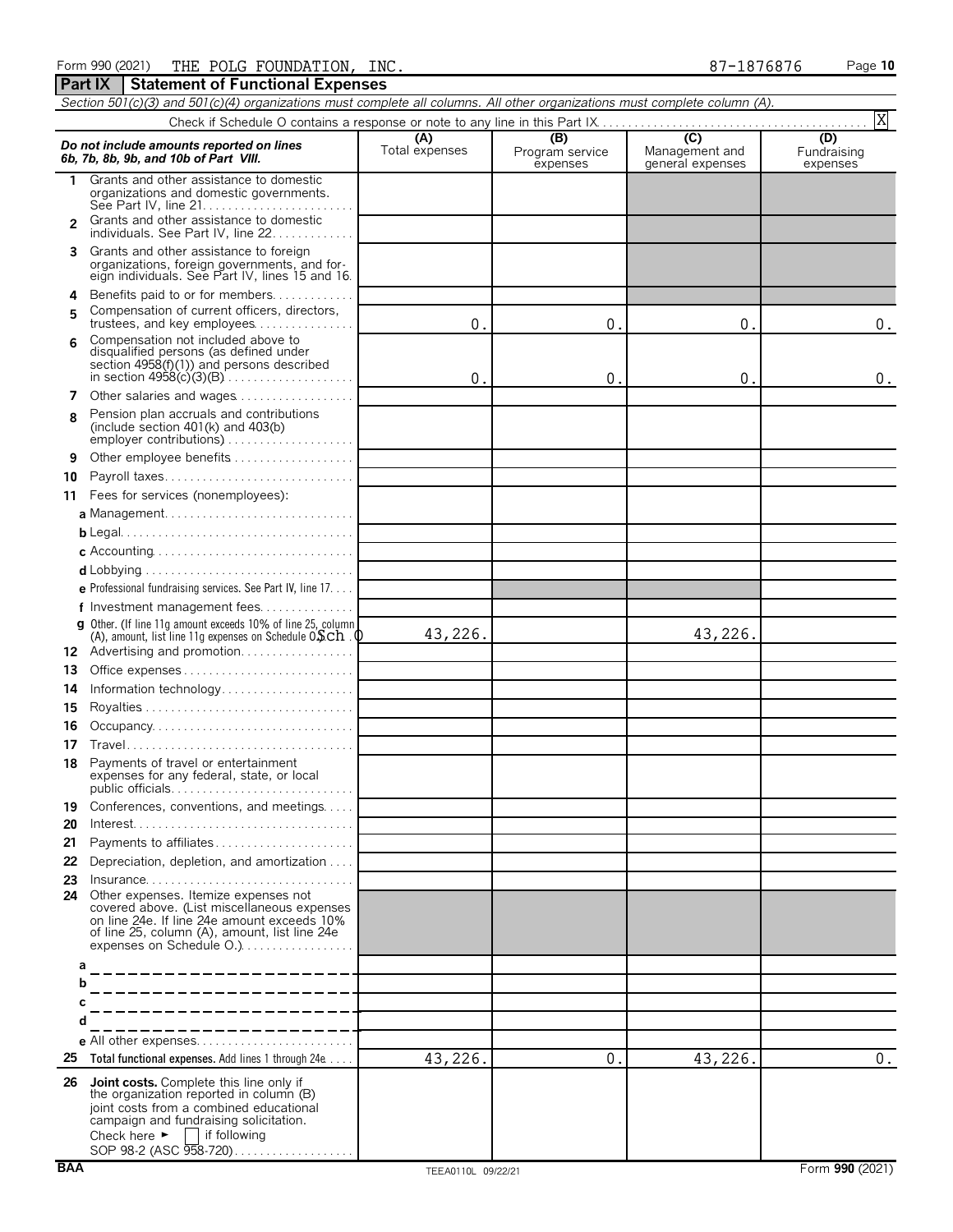| Form 990 (2021) | POLG<br>FOUNDATION,<br>THE | INC. | 1876876<br>$87 - 3$ | Page 11 |
|-----------------|----------------------------|------|---------------------|---------|
|-----------------|----------------------------|------|---------------------|---------|

**Part X** Balance Sheet

#### Check if Schedule O contains a response or note to any line in this Part X. . . . . . . . . . . . . . . . . . . . . . . . . . . . . . . . . . . . . . . . . . . . . . . . . . **(A) (B) (B) (B) (B) End of year** Beginning of year **1** Cash ' non-interest-bearing . . . . . . . . . . . . . . . . . . . . . . . . . . . . . . . . . . . . . . . . . . . . . . . . . **1** 797,470. **2** Savings and temporary cash investments. . . . . . . . . . . . . . . . . . . . . . . . . . . . . . . . . . . . . . **2 3** Pledges and grants receivable, net. . . . . . . . . . . . . . . . . . . . . . . . . . . . . . . . . . . . . . . . . . . . **3 4** Accounts receivable, net. . . . . . . . . . . . . . . . . . . . . . . . . . . . . . . . . . . . . . . . . . . . . . . . . . . . . **4 5** Loans and other receivables from any current or former officer, director, trustee, key employee, creator or founder, substantial contributor, or 35% controlled entity or family member of any of these persons. . . . . . . . . . . . . . . . . . . . . . **5 6** Loans and other receivables from other disqualified persons (as defined under section 4958(f)(1)), and persons described in section 4958(c)(3)(B). . . . . . . . . . . . . . . **6 7** Notes and loans receivable, net. . . . . . . . . . . . . . . . . . . . . . . . . . . . . . . . . . . . . . . . . . . . . . . **7 8** Inventories for sale or use . . . . . . . . . . . . . . . . . . . . . . . . . . . . . . . . . . . . . . . . . . . . . . . . . . . **8** Assets **9** Prepaid expenses and deferred charges. . . . . . . . . . . . . . . . . . . . . . . . . . . . . . . . . . . . . . . **9 10 a** Land, buildings, and equipment: cost or other basis. Complete Part VI of Schedule D. . . . . . . . . . . . . . . . . . . **10a b** Less: accumulated depreciation. . . . . . . . . . . . . . . . . . . . **10b 10 c 11** Investments ' publicly traded securities. . . . . . . . . . . . . . . . . . . . . . . . . . . . . . . . . . . . . . . **11 12** Investments ' other securities. See Part IV, line 11 . . . . . . . . . . . . . . . . . . . . . . . . . . . . **12 13** Investments ' program-related. See Part IV, line 11. . . . . . . . . . . . . . . . . . . . . . . . . . . . **13 14** Intangible assets. . . . . . . . . . . . . . . . . . . . . . . . . . . . . . . . . . . . . . . . . . . . . . . . . . . . . . . . . . . . **14 15** Other assets. See Part IV, line 11. . . . . . . . . . . . . . . . . . . . . . . . . . . . . . . . . . . . . . . . . . . . . **15 16 Total assets.** Add lines 1 through 15 (must equal line 33). . . . . . . . . . . . . . . . . . . . . . . . **16** 0. 797,470. **17** Accounts payable and accrued expenses. . . . . . . . . . . . . . . . . . . . . . . . . . . . . . . . . . . . . . **17 18** Grants payable . . . . . . . . . . . . . . . . . . . . . . . . . . . . . . . . . . . . . . . . . . . . . . . . . . . . . . . . . . . . . **18 19** Deferred revenue . . . . . . . . . . . . . . . . . . . . . . . . . . . . . . . . . . . . . . . . . . . . . . . . . . . . . . . . . . . **19 20** Tax-exempt bond liabilities. . . . . . . . . . . . . . . . . . . . . . . . . . . . . . . . . . . . . . . . . . . . . . . . . . . **20 21** Escrow or custodial account liability. Complete Part IV of Schedule D. . . . . . . . . . . . **21** Liabilities **22** Loans and other payables to any current or former officer, director, trustee, key employee, creator or founder, substantial contributor, or 35% controlled entity or family member of any of these persons. . . . . . . . . . . . . . . . . . . . . . **22 23** Secured mortgages and notes payable to unrelated third parties . . . . . . . . . . . . . . . . . **23 24** Unsecured notes and loans payable to unrelated third parties. . . . . . . . . . . . . . . . . . . . **24 25** Other liabilities (including federal income tax, payables to related third parties, and other liabilities not included on lines 17-24). Complete Part X of Schedule D. . . **25 26 Total liabilities.** Add lines 17 through 25 . . . . . . . . . . . . . . . . . . . . . . . . . . . . . . . . . . . . . . . **26**  $0.26$  0. **Organizations that follow FASB ASC 958, check here** G X or Fund Balances **and complete lines 27, 28, 32, and 33. 27** Net assets without donor restrictions. . . . . . . . . . . . . . . . . . . . . . . . . . . . . . . . . . . . . . . . . . **27** 797,470. **28** Net assets with donor restrictions. . . . . . . . . . . . . . . . . . . . . . . . . . . . . . . . . . . . . . . . . . . . . **28 Organizations that do not follow FASB ASC 958, check here** G **and complete lines 29 through 33. 29** Capital stock or trust principal, or current funds. . . . . . . . . . . . . . . . . . . . . . . . . . . . . . . . . **29 Net Assets 30** Paid-in or capital surplus, or land, building, or equipment fund. . . . . . . . . . . . . . . . . . . **30 31** Retained earnings, endowment, accumulated income, or other funds. . . . . . . . . . . . . **31 32** Total net assets or fund balances. . . . . . . . . . . . . . . . . . . . . . . . . . . . . . . . . . . . . . . . . . . . . **32** 0. 797,470. **33** Total liabilities and net assets/fund balances. . . . . . . . . . . . . . . . . . . . . . . . . . . . . . . . . . . **33** 0. 797,470.

**BAA** TEEA0111L 09/22/21 Form **990** (2021)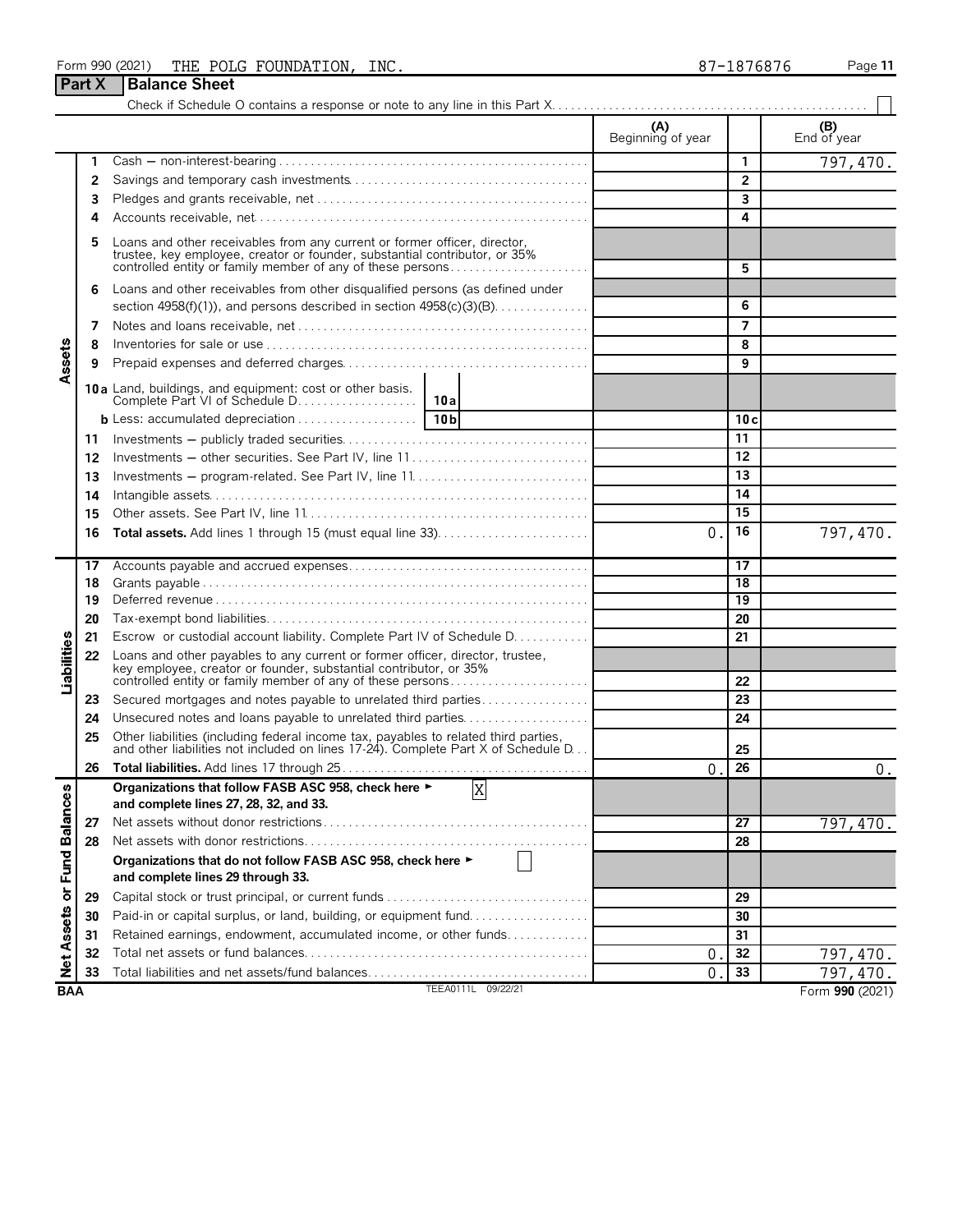|            | Form 990 (2021)<br>THE POLG FOUNDATION, INC.                                                                                                                                                                                                              | 87-1876876     |                |            | Page 12         |
|------------|-----------------------------------------------------------------------------------------------------------------------------------------------------------------------------------------------------------------------------------------------------------|----------------|----------------|------------|-----------------|
|            | <b>Part XI</b><br>Reconciliation of Net Assets                                                                                                                                                                                                            |                |                |            |                 |
|            |                                                                                                                                                                                                                                                           |                |                |            |                 |
|            |                                                                                                                                                                                                                                                           | $\overline{1}$ |                |            | 840,696.        |
| 2          |                                                                                                                                                                                                                                                           | $\overline{2}$ |                |            | 43,226.         |
| 3          |                                                                                                                                                                                                                                                           | $\overline{3}$ |                |            | 797,470.        |
| 4          |                                                                                                                                                                                                                                                           | 4              |                |            | $0$ .           |
| 5          |                                                                                                                                                                                                                                                           | 5              |                |            |                 |
| 6          |                                                                                                                                                                                                                                                           | 6              |                |            |                 |
| 7          |                                                                                                                                                                                                                                                           | $\overline{ }$ |                |            |                 |
| 8          |                                                                                                                                                                                                                                                           | 8              |                |            |                 |
| 9          |                                                                                                                                                                                                                                                           | 9              |                |            | 0.              |
| 10         | Net assets or fund balances at end of year. Combine lines 3 through 9 (must equal Part X, line 32,                                                                                                                                                        | 10             |                |            | 797,470.        |
|            | <b>Part XII Financial Statements and Reporting</b>                                                                                                                                                                                                        |                |                |            |                 |
|            |                                                                                                                                                                                                                                                           |                |                |            |                 |
|            |                                                                                                                                                                                                                                                           |                |                | <b>Yes</b> | No              |
| 1          | X Cash<br>Accounting method used to prepare the Form 990:<br>Other<br>Accrual                                                                                                                                                                             |                |                |            |                 |
|            | If the organization changed its method of accounting from a prior year or checked 'Other,' explain<br>on Schedule O.                                                                                                                                      |                |                |            |                 |
|            | 2a Were the organization's financial statements compiled or reviewed by an independent accountant?                                                                                                                                                        |                | 2a             | X          |                 |
|            | If 'Yes,' check a box below to indicate whether the financial statements for the year were compiled or reviewed on a<br>separate basis, consolidated basis, or both:<br>X<br>Consolidated basis<br>Both consolidated and separate basis<br>Separate basis |                |                |            |                 |
|            |                                                                                                                                                                                                                                                           |                | 2 <sub>b</sub> |            | X               |
|            |                                                                                                                                                                                                                                                           |                |                |            |                 |
|            | If 'Yes,' check a box below to indicate whether the financial statements for the year were audited on a separate<br>basis, consolidated basis, or both:                                                                                                   |                |                |            |                 |
|            | Separate basis<br>Consolidated basis<br>Both consolidated and separate basis                                                                                                                                                                              |                |                |            |                 |
|            | c If 'Yes' to line 2a or 2b, does the organization have a committee that assumes responsibility for oversight of the audit,                                                                                                                               |                | 2 c            |            | Χ               |
|            | If the organization changed either its oversight process or selection process during the tax year, explain<br>on Schedule O.                                                                                                                              |                |                |            |                 |
|            | 3a As a result of a federal award, was the organization required to undergo an audit or audits as set forth in the Single                                                                                                                                 |                | Зa             |            | Χ               |
|            | <b>b</b> If 'Yes,' did the organization undergo the required audit or audits? If the organization did not undergo the required audit<br>or audits, explain why on Schedule O and describe any steps taken to undergo such audits                          |                | 3 <sub>b</sub> |            |                 |
| <b>BAA</b> | TEEA0112L 09/22/21                                                                                                                                                                                                                                        |                |                |            | Form 990 (2021) |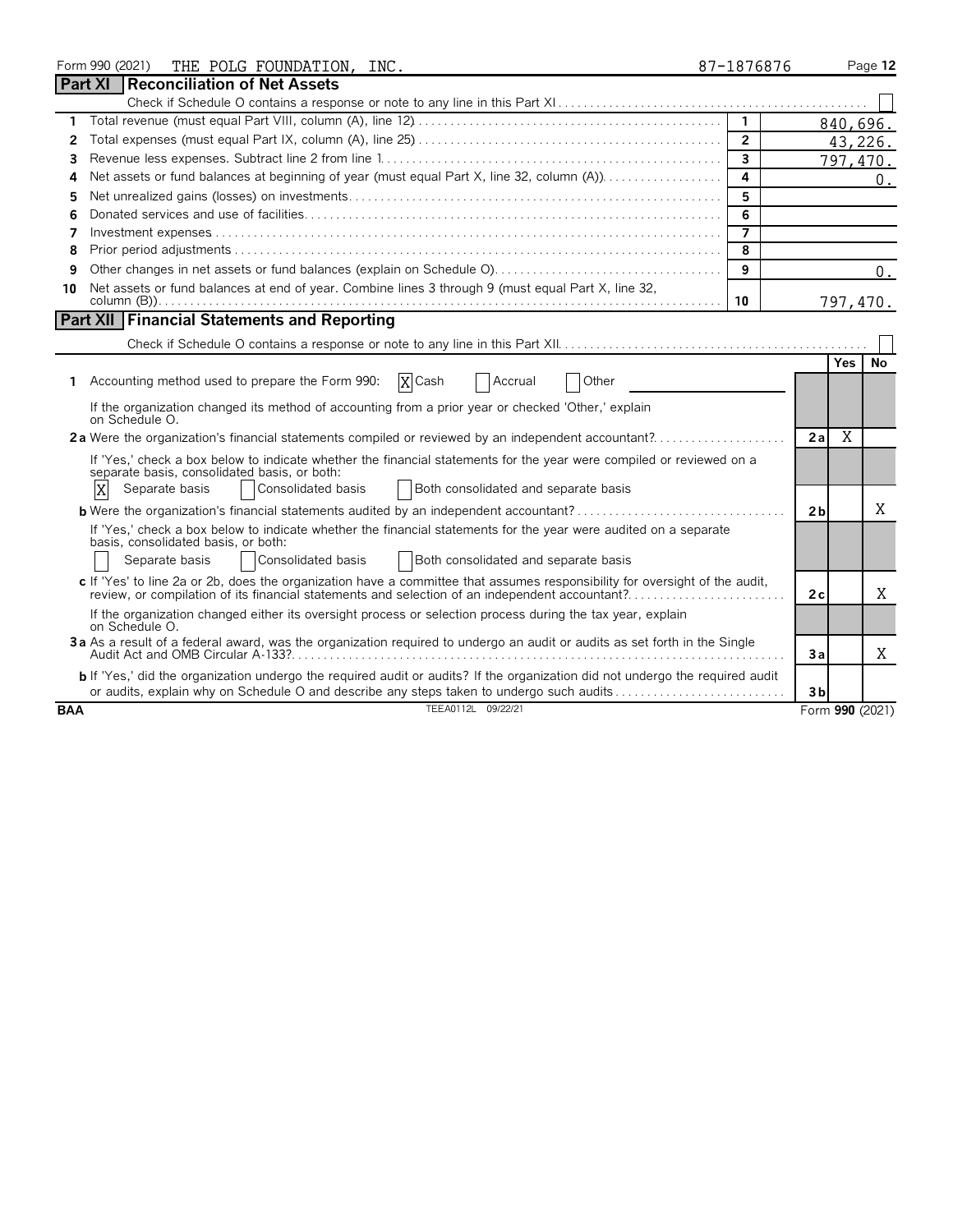| <b>SCHEDULE A</b> |  |
|-------------------|--|
| (Form 990)        |  |

# **Public Charity Status and Public Support SUPPORT 2001**

**COMPOUTE A**<br>(Form 990) **Complete if the organization is a section 501(c)(3) organization or a section**<br>4947(a)(1) nonexempt charitable trust.

| ZUZ I                               |  |
|-------------------------------------|--|
| <b>Open to Public</b><br>Inspection |  |

|                                                                                                                                                    |                                                                                                                                                                | Attach to Form 990 or Form 990-EZ.<br><b>Open to Public</b> |                                                                                 |                                                                                                                                                                                                                                                                                                                                                                                                                    |                                                       |               |                                                      |                                                    |  |  |
|----------------------------------------------------------------------------------------------------------------------------------------------------|----------------------------------------------------------------------------------------------------------------------------------------------------------------|-------------------------------------------------------------|---------------------------------------------------------------------------------|--------------------------------------------------------------------------------------------------------------------------------------------------------------------------------------------------------------------------------------------------------------------------------------------------------------------------------------------------------------------------------------------------------------------|-------------------------------------------------------|---------------|------------------------------------------------------|----------------------------------------------------|--|--|
|                                                                                                                                                    | Department of the Treasury<br>Internal Revenue Service                                                                                                         |                                                             |                                                                                 | ► Go to www.irs.gov/Form990 for instructions and the latest information.                                                                                                                                                                                                                                                                                                                                           |                                                       | Inspection    |                                                      |                                                    |  |  |
|                                                                                                                                                    | Name of the organization                                                                                                                                       |                                                             |                                                                                 |                                                                                                                                                                                                                                                                                                                                                                                                                    |                                                       |               | Employer identification number                       |                                                    |  |  |
| 87-1876876<br>THE POLG FOUNDATION, INC.<br><b>Reason for Public Charity Status.</b> (All organizations must complete this part.) See instructions. |                                                                                                                                                                |                                                             |                                                                                 |                                                                                                                                                                                                                                                                                                                                                                                                                    |                                                       |               |                                                      |                                                    |  |  |
| Part I                                                                                                                                             |                                                                                                                                                                |                                                             |                                                                                 | The organization is not a private foundation because it is: (For lines 1 through 12, check only one box.)                                                                                                                                                                                                                                                                                                          |                                                       |               |                                                      |                                                    |  |  |
| 1                                                                                                                                                  |                                                                                                                                                                |                                                             |                                                                                 | A church, convention of churches, or association of churches described in section 170(b)(1)(A)(i).                                                                                                                                                                                                                                                                                                                 |                                                       |               |                                                      |                                                    |  |  |
| 2                                                                                                                                                  |                                                                                                                                                                |                                                             |                                                                                 | A school described in section 170(b)(1)(A)(ii). (Attach Schedule E (Form 990).)                                                                                                                                                                                                                                                                                                                                    |                                                       |               |                                                      |                                                    |  |  |
| 3                                                                                                                                                  |                                                                                                                                                                |                                                             |                                                                                 | A hospital or a cooperative hospital service organization described in section 170(b)(1)(A)(iii).                                                                                                                                                                                                                                                                                                                  |                                                       |               |                                                      |                                                    |  |  |
| 4                                                                                                                                                  | A medical research organization operated in conjunction with a hospital described in section 170(b)(1)(A)(iii). Enter the hospital's<br>name, city, and state: |                                                             |                                                                                 |                                                                                                                                                                                                                                                                                                                                                                                                                    |                                                       |               |                                                      |                                                    |  |  |
| 5                                                                                                                                                  |                                                                                                                                                                | section 170(b)(1)(A)(iv). (Complete Part II.)               |                                                                                 | An organization operated for the benefit of a college or university owned or operated by a governmental unit described in                                                                                                                                                                                                                                                                                          |                                                       |               |                                                      |                                                    |  |  |
| 6                                                                                                                                                  |                                                                                                                                                                |                                                             |                                                                                 | A federal, state, or local government or governmental unit described in section 170(b)(1)(A)(v).                                                                                                                                                                                                                                                                                                                   |                                                       |               |                                                      |                                                    |  |  |
| 7                                                                                                                                                  | X                                                                                                                                                              |                                                             | in section $170(b)(1)(A)(vi)$ . (Complete Part II.)                             | An organization that normally receives a substantial part of its support from a governmental unit or from the general public described                                                                                                                                                                                                                                                                             |                                                       |               |                                                      |                                                    |  |  |
| 8                                                                                                                                                  |                                                                                                                                                                |                                                             |                                                                                 | A community trust described in <b>section 170(b)(1)(A)(vi).</b> (Complete Part II.)                                                                                                                                                                                                                                                                                                                                |                                                       |               |                                                      |                                                    |  |  |
| 9                                                                                                                                                  | university:                                                                                                                                                    |                                                             |                                                                                 | An agricultural research organization described in section 170(b)(1)(A)(ix) operated in conjunction with a land-grant college<br>or university or a non-land-grant college of agriculture (see instructions). Enter the name, city, and state of the college or                                                                                                                                                    |                                                       |               |                                                      |                                                    |  |  |
| 10                                                                                                                                                 |                                                                                                                                                                |                                                             | June 30, 1975. See section 509(a)(2). (Complete Part III.)                      | An organization that normally receives (1) more than 33-1/3% of its support from contributions, membership fees, and gross receipts<br>from activities related to its exempt functions, subject to certain exceptions; and (2) no more than 33-1/3% of its support from gross<br>investment income and unrelated business taxable income (less section 511 tax) from businesses acquired by the organization after |                                                       |               |                                                      |                                                    |  |  |
| 11                                                                                                                                                 |                                                                                                                                                                |                                                             |                                                                                 | An organization organized and operated exclusively to test for public safety. See section 509(a)(4).                                                                                                                                                                                                                                                                                                               |                                                       |               |                                                      |                                                    |  |  |
| 12                                                                                                                                                 |                                                                                                                                                                |                                                             |                                                                                 | An organization organized and operated exclusively for the benefit of, to perform the functions of, or to carry out the purposes of one<br>or more publicly supported organizations described in section 509(a)(1) or section 509(a)(2). See section 509(a)(3). Check the box on<br>lines 12a through 12d that describes the type of supporting organization and complete lines 12e, 12f, and 12g.                 |                                                       |               |                                                      |                                                    |  |  |
| a                                                                                                                                                  |                                                                                                                                                                | complete Part IV, Sections A and B.                         |                                                                                 | Type I. A supporting organization operated, supervised, or controlled by its supported organization(s), typically by giving the supported<br>organization(s) the power to regularly appoint or elect a majority of the directors or trustees of the supporting organization. You must                                                                                                                              |                                                       |               |                                                      |                                                    |  |  |
| b                                                                                                                                                  |                                                                                                                                                                | must complete Part IV, Sections A and C.                    |                                                                                 | Type II. A supporting organization supervised or controlled in connection with its supported organization(s), by having control or<br>management of the supporting organization vested in the same persons that control or manage the supported organization(s). You                                                                                                                                               |                                                       |               |                                                      |                                                    |  |  |
| с                                                                                                                                                  |                                                                                                                                                                |                                                             |                                                                                 | Type III functionally integrated. A supporting organization operated in connection with, and functionally integrated with, its supported<br>organization(s) (see instructions). You must complete Part IV, Sections A, D, and E.                                                                                                                                                                                   |                                                       |               |                                                      |                                                    |  |  |
| d                                                                                                                                                  |                                                                                                                                                                |                                                             | instructions). You must complete Part IV, Sections A and D, and Part V.         | Type III non-functionally integrated. A supporting organization operated in connection with its supported organization(s) that is not<br>functionally integrated. The organization generally must satisfy a distribution requirement and an attentiveness requirement (see                                                                                                                                         |                                                       |               |                                                      |                                                    |  |  |
| е                                                                                                                                                  |                                                                                                                                                                |                                                             |                                                                                 | Check this box if the organization received a written determination from the IRS that it is a Type I, Type II, Type III functionally<br>integrated, or Type III non-functionally integrated supporting organization.                                                                                                                                                                                               |                                                       |               |                                                      |                                                    |  |  |
|                                                                                                                                                    |                                                                                                                                                                |                                                             | <b>q</b> Provide the following information about the supported organization(s). |                                                                                                                                                                                                                                                                                                                                                                                                                    |                                                       |               |                                                      |                                                    |  |  |
|                                                                                                                                                    | (i) Name of supported organization                                                                                                                             |                                                             | (ii) $EIN$                                                                      | (iii) Type of organization<br>described on lines 1-10<br>above (see instructions))                                                                                                                                                                                                                                                                                                                                 | organization listed<br>in your governing<br>document? | $(iv)$ is the | (v) Amount of monetary<br>support (see instructions) | (vi) Amount of other<br>support (see instructions) |  |  |
|                                                                                                                                                    |                                                                                                                                                                |                                                             |                                                                                 |                                                                                                                                                                                                                                                                                                                                                                                                                    | Yes                                                   | No            |                                                      |                                                    |  |  |
| (A)                                                                                                                                                |                                                                                                                                                                |                                                             |                                                                                 |                                                                                                                                                                                                                                                                                                                                                                                                                    |                                                       |               |                                                      |                                                    |  |  |
| (B)                                                                                                                                                |                                                                                                                                                                |                                                             |                                                                                 |                                                                                                                                                                                                                                                                                                                                                                                                                    |                                                       |               |                                                      |                                                    |  |  |
| (C)                                                                                                                                                |                                                                                                                                                                |                                                             |                                                                                 |                                                                                                                                                                                                                                                                                                                                                                                                                    |                                                       |               |                                                      |                                                    |  |  |
| (D)                                                                                                                                                |                                                                                                                                                                |                                                             |                                                                                 |                                                                                                                                                                                                                                                                                                                                                                                                                    |                                                       |               |                                                      |                                                    |  |  |
| (E)                                                                                                                                                |                                                                                                                                                                |                                                             |                                                                                 |                                                                                                                                                                                                                                                                                                                                                                                                                    |                                                       |               |                                                      |                                                    |  |  |
| <b>Total</b>                                                                                                                                       |                                                                                                                                                                |                                                             |                                                                                 |                                                                                                                                                                                                                                                                                                                                                                                                                    |                                                       |               |                                                      |                                                    |  |  |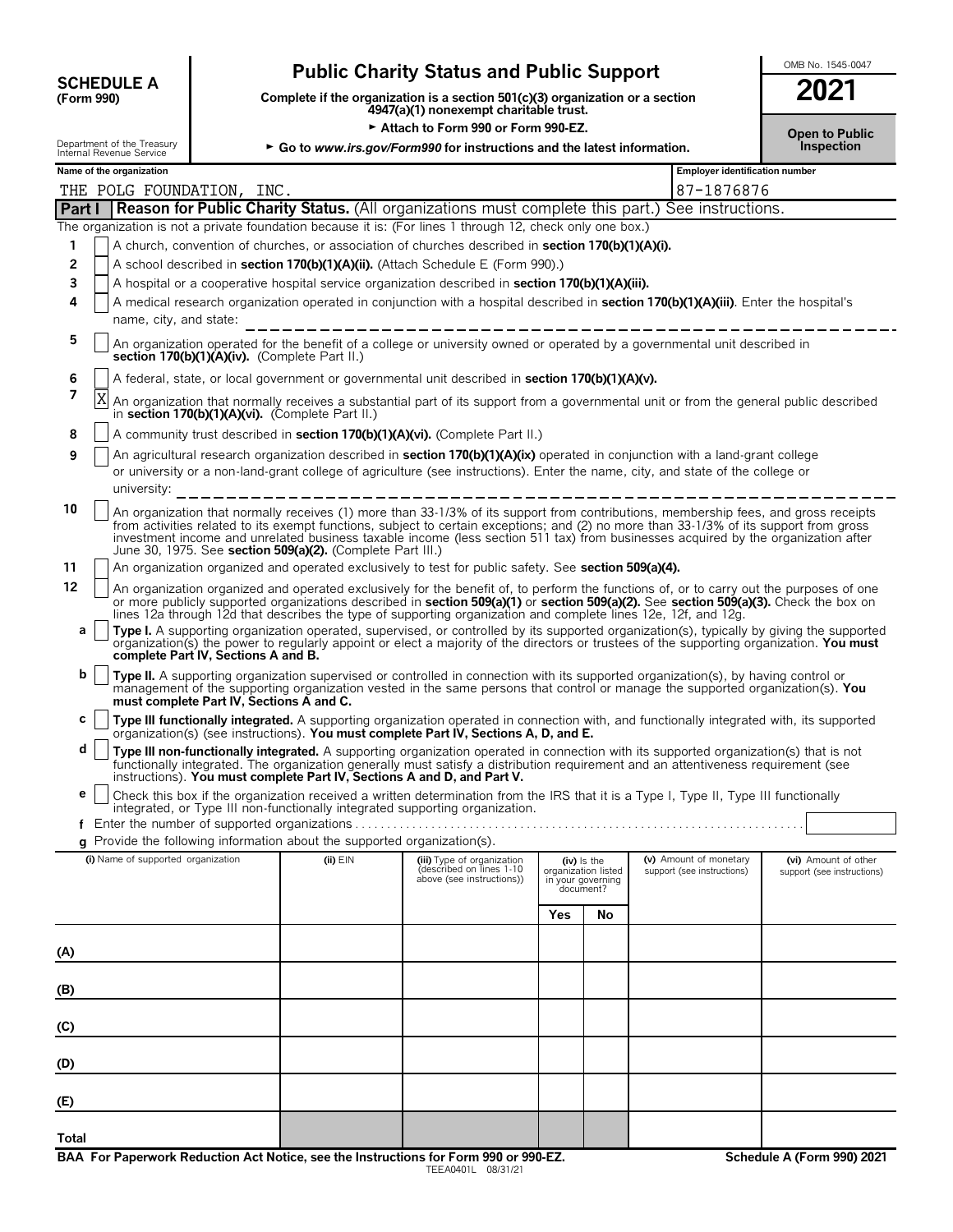# **Part II Support Schedule for Organizations Described in Sections 170(b)(1)(A)(iv) and 170(b)(1)(A)(vi)**

(Complete only if you checked the box on line 5, 7, or 8 of Part I or if the organization failed to qualify under Part III. If the organization fails to qualify under the tests listed below, please complete Part III.)

|            | <b>Section A. Public Support</b>                                                                                                                                                                                                                                                                                                                                                                      |                |              |                  |              |            |                            |
|------------|-------------------------------------------------------------------------------------------------------------------------------------------------------------------------------------------------------------------------------------------------------------------------------------------------------------------------------------------------------------------------------------------------------|----------------|--------------|------------------|--------------|------------|----------------------------|
|            | Calendar year (or fiscal year<br>beginning in) $\rightarrow$                                                                                                                                                                                                                                                                                                                                          | (a) $2017$     | $(b)$ 2018   | $(c)$ 2019       | $(d)$ 2020   | $(e)$ 2021 | (f) Total                  |
| 1.         | Gifts, grants, contributions, and<br>membership fees received. (Do not<br>include any 'unusual grants.'). $\ldots$                                                                                                                                                                                                                                                                                    |                |              |                  |              | 840,696    | 840,696.                   |
|            | 2 Tax revenues levied for the<br>organization's benefit and<br>either paid to or expended<br>on its behalf                                                                                                                                                                                                                                                                                            |                |              |                  |              |            | $0$ .                      |
| 3          | The value of services or<br>facilities furnished by a<br>governmental unit to the<br>organization without charge                                                                                                                                                                                                                                                                                      |                |              |                  |              |            | 0.                         |
| 4          | Total. Add lines 1 through 3                                                                                                                                                                                                                                                                                                                                                                          | $\mathbf{0}$ . | $\mathbf{0}$ | $\overline{0}$ . | $\mathbf{0}$ | 840,696    | 840,696.                   |
| 5          | The portion of total<br>contributions by each person<br>(other than a governmental<br>unit or publicly supported<br>organization) included on line 1<br>that exceeds 2% of the amount<br>shown on line 11, column (f)                                                                                                                                                                                 |                |              |                  |              |            | 739, 533.                  |
| 6          | <b>Public support.</b> Subtract line 5<br>from line $4$                                                                                                                                                                                                                                                                                                                                               |                |              |                  |              |            | 101, 163.                  |
|            | <b>Section B. Total Support</b>                                                                                                                                                                                                                                                                                                                                                                       |                |              |                  |              |            |                            |
|            | Calendar year (or fiscal year<br>beginning in) $\rightarrow$                                                                                                                                                                                                                                                                                                                                          | (a) $2017$     | $(b)$ 2018   | $(c)$ 2019       | $(d)$ 2020   | (e) 2021   | (f) Total                  |
| 7          | Amounts from line 4                                                                                                                                                                                                                                                                                                                                                                                   | 0.             | 0.           | 0.               | 0.           | 840,696    | 840,696.                   |
| 8          | Gross income from interest,<br>dividends, payments received<br>on securities loans, rents,<br>royalties, and income from<br>similar sources                                                                                                                                                                                                                                                           |                |              |                  |              |            | $0$ .                      |
| 9          | Net income from unrelated<br>business activities, whether or<br>not the business is regularly<br>carried on                                                                                                                                                                                                                                                                                           |                |              |                  |              |            | $0$ .                      |
| 10         | Other income. Do not include<br>gain or loss from the sale of<br>capital assets (Explain in                                                                                                                                                                                                                                                                                                           |                |              |                  |              |            | $0$ .                      |
| 11         | Total support. Add lines 7<br>through $10$                                                                                                                                                                                                                                                                                                                                                            |                |              |                  |              |            | 840,696.                   |
| 12         | Gross receipts from related activities, etc. (see instructions).                                                                                                                                                                                                                                                                                                                                      |                |              |                  |              | 12         | $0$ .                      |
|            | 13 First 5 years. If the Form 990 is for the organization's first, second, third, fourth, or fifth tax year as a section 501(c)(3)                                                                                                                                                                                                                                                                    |                |              |                  |              |            | $\overline{v}$<br>Y        |
|            | <b>Section C. Computation of Public Support Percentage</b>                                                                                                                                                                                                                                                                                                                                            |                |              |                  |              |            |                            |
| 14         | Public support percentage for 2021 (line 6, column (f), divided by line 11, column (f)                                                                                                                                                                                                                                                                                                                |                |              |                  |              | 14         | %                          |
| 15         |                                                                                                                                                                                                                                                                                                                                                                                                       |                |              |                  |              | 15         | %                          |
|            | 16a 33-1/3% support test-2021. If the organization did not check the box on line 13, and line 14 is 33-1/3% or more, check this box                                                                                                                                                                                                                                                                   |                |              |                  |              |            |                            |
|            | <b>b 33-1/3% support test-2020.</b> If the organization did not check a box on line 13 or 16a, and line 15 is 33-1/3% or more, check this box<br>and stop here. The organization qualifies as a publicly supported organization.                                                                                                                                                                      |                |              |                  |              |            |                            |
|            | 17a 10%-facts-and-circumstances test-2021. If the organization did not check a box on line 13, 16a, or 16b, and line 14 is 10%<br>or more, and if the organization meets the facts-and-circumstances test, check this box and stop here. Explain in Part VI how<br>the organization meets the facts-and-circumstances test. The organization qualifies as a publicly supported organization           |                |              |                  |              |            |                            |
|            | <b>b 10%-facts-and-circumstances test-2020.</b> If the organization did not check a box on line 13, 16a, 16b, or 17a, and line 15 is 10%<br>or more, and if the organization meets the facts-and-circumstances test, check this box and stop here. Explain in Part VI how the<br>organization meets the facts-and-circumstances test. The organization qualifies as a publicly supported organization |                |              |                  |              |            |                            |
|            | 18 Private foundation. If the organization did not check a box on line 13, 16a, 16b, 17a, or 17b, check this box and see instructions                                                                                                                                                                                                                                                                 |                |              |                  |              |            |                            |
| <b>BAA</b> |                                                                                                                                                                                                                                                                                                                                                                                                       |                |              |                  |              |            | Schedule A (Form 990) 2021 |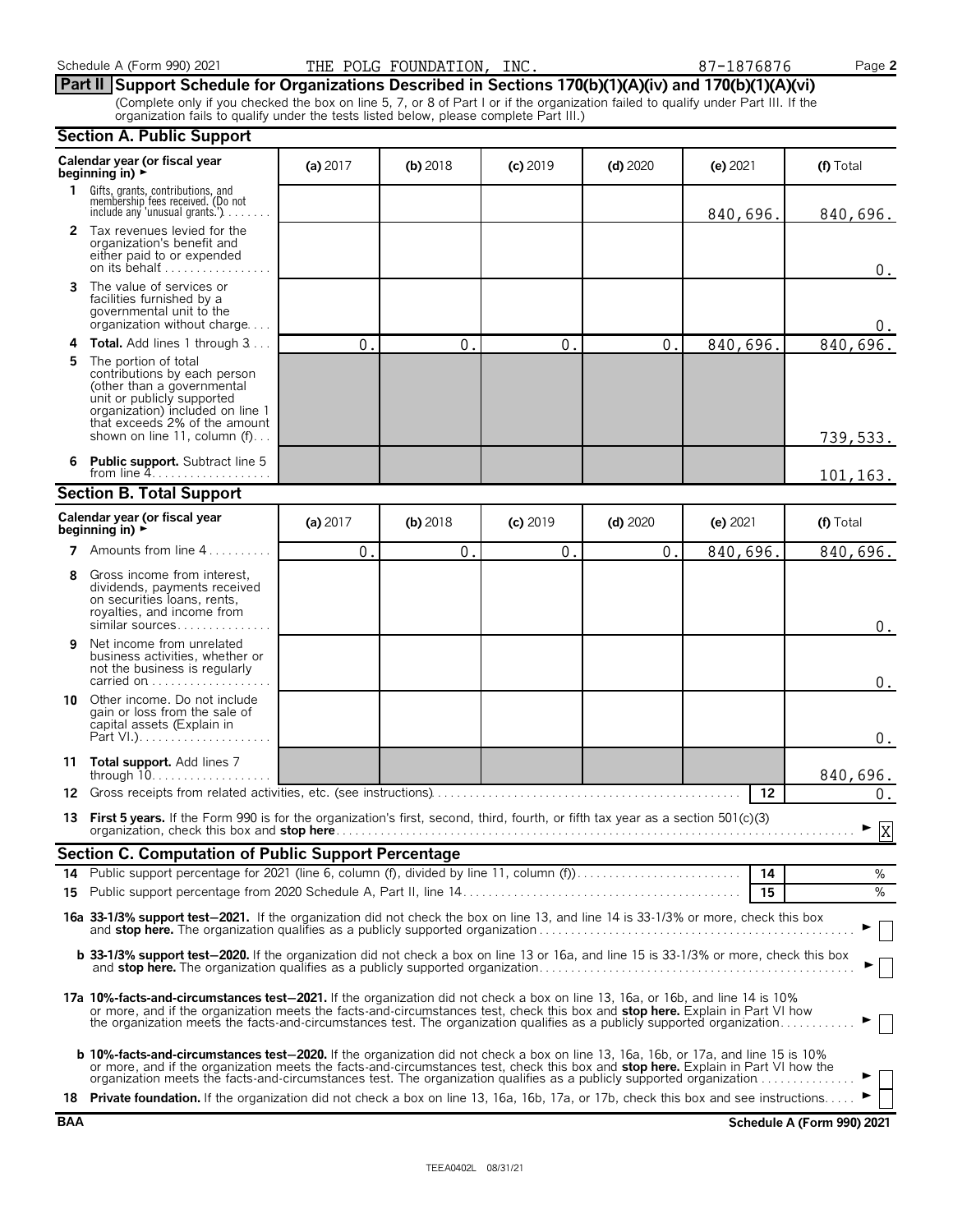#### **Part III Support Schedule for Organizations Described in Section 509(a)(2)**

(Complete only if you checked the box on line 10 of Part I or if the organization failed to qualify under Part II. If the organization fails to qualify under the tests listed below, please complete Part II.)

|            | <b>Section A. Public Support</b>                                                                                                                                                                                                                                                           |            |                    |            |            |            |                            |
|------------|--------------------------------------------------------------------------------------------------------------------------------------------------------------------------------------------------------------------------------------------------------------------------------------------|------------|--------------------|------------|------------|------------|----------------------------|
|            | Calendar year (or fiscal year beginning in) ►                                                                                                                                                                                                                                              | (a) 2017   | (b) 2018           | $(c)$ 2019 | $(d)$ 2020 | $(e)$ 2021 | (f) Total                  |
|            | 1 Gifts, grants, contributions, and membership fees<br>received. (Do not include<br>any 'unusual grants.')                                                                                                                                                                                 |            |                    |            |            |            |                            |
|            | 2 Gross receipts from admissions,                                                                                                                                                                                                                                                          |            |                    |            |            |            |                            |
|            | merchandise sold or services<br>performed, or facilities<br>furnished in any activity that is<br>related to the organization's<br>$tax\text{-}exempt \text{ purpose} \dots \dots \dots$                                                                                                    |            |                    |            |            |            |                            |
| 3          | Gross receipts from activities<br>that are not an unrelated trade<br>or business under section 513.                                                                                                                                                                                        |            |                    |            |            |            |                            |
| 4          | Tax revenues levied for the<br>organization's benefit and<br>either paid to or expended on<br>its behalf                                                                                                                                                                                   |            |                    |            |            |            |                            |
| 5.         | The value of services or<br>facilities furnished by a<br>governmental unit to the<br>organization without charge                                                                                                                                                                           |            |                    |            |            |            |                            |
|            | <b>6 Total.</b> Add lines 1 through $5 \ldots$<br><b>7a</b> Amounts included on lines 1.<br>2, and 3 received from<br>disqualified persons                                                                                                                                                 |            |                    |            |            |            |                            |
|            | <b>b</b> Amounts included on lines 2<br>and 3 received from other than<br>disqualified persons that<br>exceed the greater of \$5,000 or<br>1% of the amount on line 13<br>for the year                                                                                                     |            |                    |            |            |            |                            |
|            | c Add lines 7a and 7b                                                                                                                                                                                                                                                                      |            |                    |            |            |            |                            |
| 8          | <b>Public support.</b> (Subtract line<br>7c from line 6.).                                                                                                                                                                                                                                 |            |                    |            |            |            |                            |
|            | <b>Section B. Total Support</b>                                                                                                                                                                                                                                                            |            |                    |            |            |            |                            |
|            | Calendar year (or fiscal year beginning in) $\blacktriangleright$                                                                                                                                                                                                                          | (a) $2017$ | (b) 2018           | $(c)$ 2019 | $(d)$ 2020 | $(e)$ 2021 | (f) Total                  |
| 9.         | Amounts from line 6                                                                                                                                                                                                                                                                        |            |                    |            |            |            |                            |
|            | <b>10a</b> Gross income from interest, dividends,<br>payments received on securities loans,<br>rents, royalties, and income from<br>similar sources. $\ldots$<br><b>b</b> Unrelated business taxable<br>income (less section 511<br>taxes) from businesses<br>acquired after June 30, 1975 |            |                    |            |            |            |                            |
|            | c Add lines 10a and $10b$                                                                                                                                                                                                                                                                  |            |                    |            |            |            |                            |
| 11         | Net income from unrelated business<br>activities not included on line 10b,<br>whether or not the business is<br>regularly carried on. $\ldots$                                                                                                                                             |            |                    |            |            |            |                            |
|            | 12 Other income. Do not include<br>gain or loss from the sale of<br>capital assets (Explain in                                                                                                                                                                                             |            |                    |            |            |            |                            |
|            | 13 Total support. (Add lines 9,<br>10c, 11, and 12.)                                                                                                                                                                                                                                       |            |                    |            |            |            |                            |
|            | 14 First 5 years. If the Form 990 is for the organization's first, second, third, fourth, or fifth tax year as a section 501(c)(3)<br>organization, check this box and stop here.                                                                                                          |            |                    |            |            |            |                            |
|            | Section C. Computation of Public Support Percentage                                                                                                                                                                                                                                        |            |                    |            |            |            |                            |
|            | 15 Public support percentage for 2021 (line 8, column (f), divided by line 13, column (f)                                                                                                                                                                                                  |            |                    |            |            | 15         | %                          |
|            |                                                                                                                                                                                                                                                                                            |            |                    |            |            | 16         | ०७                         |
|            | Section D. Computation of Investment Income Percentage                                                                                                                                                                                                                                     |            |                    |            |            |            |                            |
| 17         | Investment income percentage for 2021 (line 10c, column (f), divided by line 13, column (f))                                                                                                                                                                                               |            |                    |            |            | 17         | %                          |
| 18         |                                                                                                                                                                                                                                                                                            |            |                    |            |            | 18         | ०७                         |
|            | 19a 33-1/3% support tests-2021. If the organization did not check the box on line 14, and line 15 is more than 33-1/3%, and line 17<br>is not more than 33-1/3%, check this box and stop here. The organization qualifies as a publicly supported organization $\ldots \ldots \ldots$      |            |                    |            |            |            |                            |
|            | <b>b</b> 33-1/3% support tests-2020. If the organization did not check a box on line 14 or line 19a, and line 16 is more than 33-1/3%, and                                                                                                                                                 |            |                    |            |            |            |                            |
| 20         | line 18 is not more than 33-1/3%, check this box and stop here. The organization qualifies as a publicly supported organization.<br>Private foundation. If the organization did not check a box on line 14, 19a, or 19b, check this box and see instructions                               |            |                    |            |            |            |                            |
| <b>BAA</b> |                                                                                                                                                                                                                                                                                            |            | TEEA0403L 08/31/21 |            |            |            | Schedule A (Form 990) 2021 |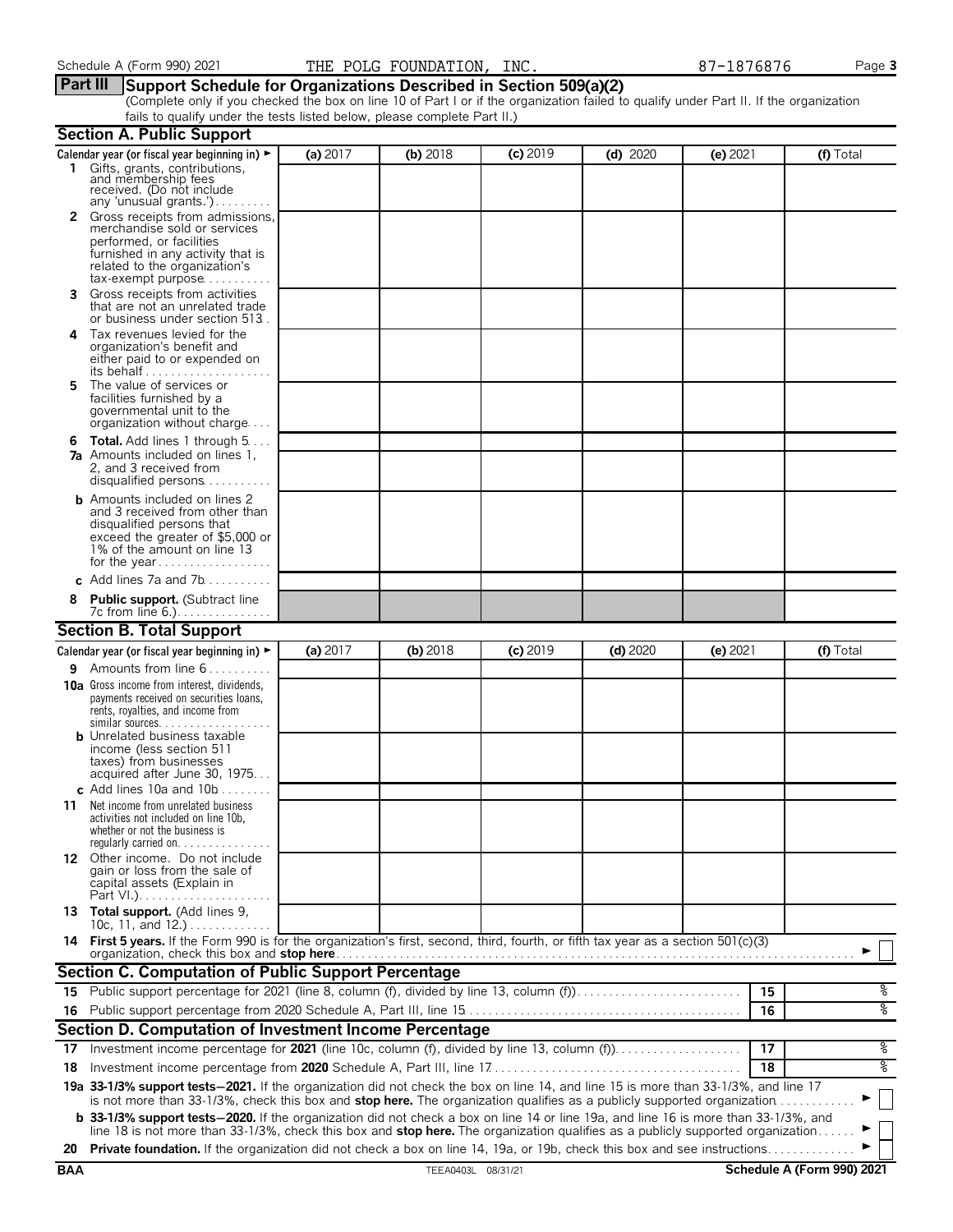#### **Part IV Supporting Organizations**

(Complete only if you checked a box in line 12 on Part I. If you checked box 12a, Part I, complete Sections A and B. If you checked box 12b, Part I, complete Sections A and C. If you checked box 12c, Part I, complete Sections A, D, and E. If you checked box 12d, Part I, complete Sections A and D, and complete Part V.)

### **Section A. All Supporting Organizations**

|                |                                                                                                                                                                                                                                                                                                                                                                                                                                                                            |                | <b>Yes</b> | No |
|----------------|----------------------------------------------------------------------------------------------------------------------------------------------------------------------------------------------------------------------------------------------------------------------------------------------------------------------------------------------------------------------------------------------------------------------------------------------------------------------------|----------------|------------|----|
|                | 1 Are all of the organization's supported organizations listed by name in the organization's governing documents?<br>If 'No,' describe in Part VI how the supported organizations are designated. If designated by class or purpose, describe<br>the designation. If historic and continuing relationship, explain.                                                                                                                                                        | 1              |            |    |
|                | 2 Did the organization have any supported organization that does not have an IRS determination of status under section<br>509(a)(1) or (2)? If 'Yes,' explain in Part VI how the organization determined that the supported organization was<br>described in section $509(a)(1)$ or (2).                                                                                                                                                                                   | $\overline{2}$ |            |    |
|                | 3a Did the organization have a supported organization described in section 501(c)(4), (5), or (6)? If 'Yes,' answer lines 3b<br>and 3c below.                                                                                                                                                                                                                                                                                                                              | 3a             |            |    |
|                | <b>b</b> Did the organization confirm that each supported organization qualified under section $501(c)(4)$ , (5), or (6) and<br>satisfied the public support tests under section 509(a)(2)? If 'Yes,' describe in <b>Part VI</b> when and how the organization<br>made the determination.                                                                                                                                                                                  | 3b             |            |    |
|                | c Did the organization ensure that all support to such organizations was used exclusively for section $170(c)(2)(B)$<br>purposes? If 'Yes,' explain in <b>Part VI</b> what controls the organization put in place to ensure such use.                                                                                                                                                                                                                                      | Зc             |            |    |
|                | 4a Was any supported organization not organized in the United States ('foreign supported organization')? If 'Yes' and<br>if you checked box 12a or 12b in Part I, answer lines 4b and 4c below.                                                                                                                                                                                                                                                                            | 4a             |            |    |
|                | <b>b</b> Did the organization have ultimate control and discretion in deciding whether to make grants to the foreign supported<br>organization? If 'Yes,' describe in Part VI how the organization had such control and discretion despite being controlled<br>or supervised by or in connection with its supported organizations.                                                                                                                                         | 4b             |            |    |
|                | c Did the organization support any foreign supported organization that does not have an IRS determination under<br>sections 501(c)(3) and 509(a)(1) or (2)? If 'Yes,' explain in <b>Part VI</b> what controls the organization used to ensure that<br>all support to the foreign supported organization was used exclusively for section $170(c)(2)(B)$ purposes.                                                                                                          | 4c             |            |    |
|                | 5a Did the organization add, substitute, or remove any supported organizations during the tax year? If 'Yes,' answer lines<br>5b and 5c below (if applicable). Also, provide detail in Part VI, including (i) the names and EIN numbers of the<br>supported organizations added, substituted, or removed; (ii) the reasons for each such action; (iii) the<br>authority under the organization's organizing document authorizing such action; and (iv) how the action was  |                |            |    |
|                | accomplished (such as by amendment to the organizing document).                                                                                                                                                                                                                                                                                                                                                                                                            | 5a             |            |    |
|                | <b>b Type I or Type II only.</b> Was any added or substituted supported organization part of a class already designated in the<br>organization's organizing document?                                                                                                                                                                                                                                                                                                      | 5 <sub>b</sub> |            |    |
|                | c Substitutions only. Was the substitution the result of an event beyond the organization's control?                                                                                                                                                                                                                                                                                                                                                                       | 5c             |            |    |
| 6              | Did the organization provide support (whether in the form of grants or the provision of services or facilities) to<br>anyone other than (i) its supported organizations, (ii) individuals that are part of the charitable class benefited by one<br>or more of its supported organizations, or (iii) other supporting organizations that also support or benefit one or more of<br>the filing organization's supported organizations? If 'Yes,' provide detail in Part VI. | 6              |            |    |
| $\overline{7}$ | Did the organization provide a grant, loan, compensation, or other similar payment to a substantial contributor<br>(as defined in section $4958(c)(3)(c)$ ), a family member of a substantial contributor, or a 35% controlled entity with<br>regard to a substantial contributor? If 'Yes,' complete Part I of Schedule L (Form 990).                                                                                                                                     | $\overline{7}$ |            |    |
| 8              | Did the organization make a loan to a disqualified person (as defined in section 4958) not described on line 7? If 'Yes,'<br>complete Part I of Schedule L (Form 990).                                                                                                                                                                                                                                                                                                     | 8              |            |    |
|                | 9a Was the organization controlled directly or indirectly at any time during the tax year by one or more disqualified persons,<br>as defined in section 4946 (other than foundation managers and organizations described in section 509(a)(1) or (2))?<br>If 'Yes,' provide detail in Part VI.                                                                                                                                                                             | 9а             |            |    |
|                | <b>b</b> Did one or more disqualified persons (as defined on line 9a) hold a controlling interest in any entity in which the<br>supporting organization had an interest? If 'Yes,' provide detail in Part VI.                                                                                                                                                                                                                                                              | 9b             |            |    |
|                | c Did a disqualified person (as defined on line 9a) have an ownership interest in, or derive any personal benefit from,<br>assets in which the supporting organization also had an interest? If 'Yes,' provide detail in Part VI.                                                                                                                                                                                                                                          | 9с             |            |    |
|                | 10a Was the organization subject to the excess business holdings rules of section 4943 because of section 4943(f) (regarding<br>certain Type II supporting organizations, and all Type III non-functionally integrated supporting organizations)? If 'Yes,'<br>answer line 10b below.                                                                                                                                                                                      | 10a            |            |    |
|                | <b>b</b> Did the organization have any excess business holdings in the tax year? (Use Schedule C, Form 4720, to determine<br>whether the organization had excess business holdings.)                                                                                                                                                                                                                                                                                       | 10b            |            |    |
| <b>BAA</b>     | Schedule A (Form 990) 2021<br>TEEA0404L 08/31/21                                                                                                                                                                                                                                                                                                                                                                                                                           |                |            |    |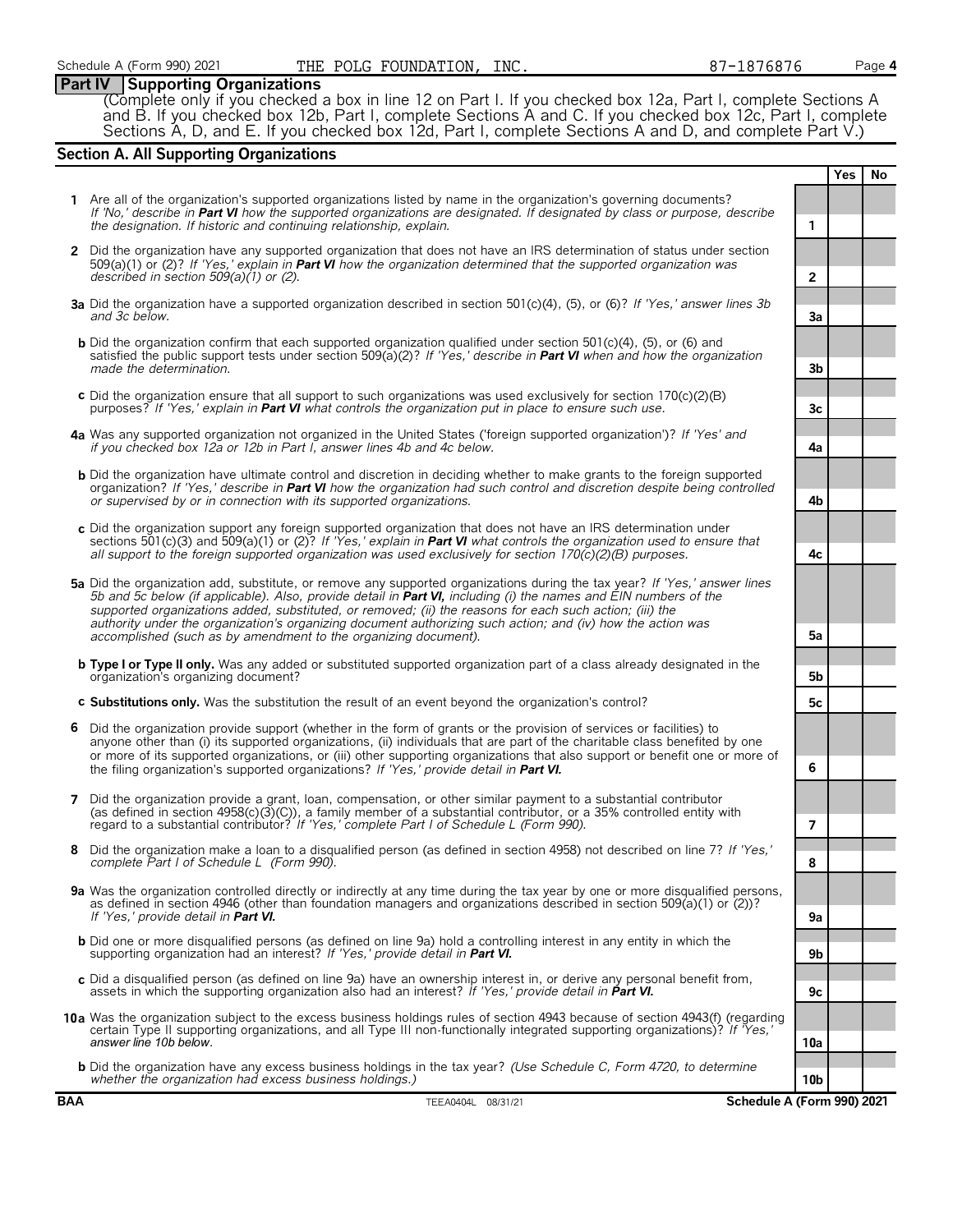|                                                                                                                             |                                                                                            | _______ |                 |  |
|-----------------------------------------------------------------------------------------------------------------------------|--------------------------------------------------------------------------------------------|---------|-----------------|--|
| Part IV                                                                                                                     | Supporting Organizations (continued)                                                       |         |                 |  |
|                                                                                                                             |                                                                                            |         |                 |  |
|                                                                                                                             | 11 Has the organization accepted a gift or contribution from any of the following persons? |         |                 |  |
| a A person who directly or indirectly controls, either alone or together with persons described on lines 11b and 11c below, |                                                                                            |         |                 |  |
|                                                                                                                             | the governing body of a supported organization?                                            |         | 11a             |  |
|                                                                                                                             | <b>b</b> A family member of a person described on line 11a above?                          |         | 11 <sub>b</sub> |  |

**c** A 35% controlled entity of a person described on line 11a or 11b above? *If 'Yes' to line 11a, 11b, or 11c, provide detail in Part VI. 11c* 

THE POLC FOUNDATION

#### **Section B. Type I Supporting Organizations**

- **1** Did the governing body, members of the governing body, officers acting in their official capacity, or membership of one or more supported organizations have the power to regularly appoint or elect at least a majority of the organization's officers, directors, or trustees at all times during the tax year? *If 'No,' describe in Part VI how the supported organization(s) effectively operated, supervised, or controlled the organization's activities. If the organization had more than one supported organization, describe how the powers to appoint and/or remove officers, directors, or trustees were allocated among the supported organizations and what conditions or restrictions, if any, applied to such powers* **<sup>1</sup>** *during the tax* year.
- **2** Did the organization operate for the benefit of any supported organization other than the supported organization(s) that operated, supervised, or controlled the supporting organization? *If 'Yes,' explain in Part VI how providing such benefit carried out the purposes of the supported organization(s) that operated, supervised, or controlled the supporting organization.* **2**

#### **Section C. Type II Supporting Organizations**

**Yes No 1** Were a majority of the organization's directors or trustees during the tax year also a majority of the directors or trustees of each of the organization's supported organization(s)? *If 'No,' describe in Part VI how control or management of the supporting organization was vested in the same persons that controlled or managed the supported organization(s).* **1**

#### **Section D. All Type III Supporting Organizations**

|                                                                                                                                                                                                                                                                                                                                                                                       | res |  |
|---------------------------------------------------------------------------------------------------------------------------------------------------------------------------------------------------------------------------------------------------------------------------------------------------------------------------------------------------------------------------------------|-----|--|
| Did the organization provide to each of its supported organizations, by the last day of the fifth month of the<br>organization's tax year, (i) a written notice describing the type and amount of support provided during the prior tax<br>year, (ii) a copy of the Form 990 that was most recently filed as of the date of notification, and (iii) copies of the                     |     |  |
| organization's governing documents in effect on the date of notification, to the extent not previously provided?                                                                                                                                                                                                                                                                      |     |  |
| 2 Were any of the organization's officers, directors, or trustees either (i) appointed or elected by the supported                                                                                                                                                                                                                                                                    |     |  |
| organization(s) or (ii) serving on the governing body of a supported organization? If 'No,' explain in <b>Part VI</b> how<br>the organization maintained a close and continuous working relationship with the supported organization(s                                                                                                                                                |     |  |
| 3 By reason of the relationship described on line 2, above, did the organization's supported organizations have a significant<br>voice in the organization's investment policies and in directing the use of the organization's income or assets at<br>all times during the tax year? If 'Yes,' describe in <b>Part VI</b> the role the organization's supported organizations played |     |  |
| in this regard.                                                                                                                                                                                                                                                                                                                                                                       |     |  |

#### **Section E. Type III Functionally Integrated Supporting Organizations**

- **1** *Check the box next to the method that the organization used to satisfy the Integral Part Test during the year (see instructions).*
- **a** The organization satisfied the Activities Test. *Complete line 2 below.*
- **b** The organization is the parent of each of its supported organizations. *Complete line 3 below.*
- **c** The organization supported a governmental entity. *Describe in Part VI how you supported a governmental entity (see instructions).*

#### **2** Activities Test. *Answer lines 2a and 2b below.* **Yes No**

- **a** Did substantially all of the organization's activities during the tax year directly further the exempt purposes of the supported organization(s) to which the organization was responsive? *If 'Yes,' then in Part VI identify those supported organizations and explain how these activities directly furthered their exempt purposes, how the organization was responsive to those supported organizations, and how the organization determined that these activities constituted substantially all of its activities.* **2a**
- **b** Did the activities described on line 2a, above, constitute activities that, but for the organization's involvement, one or more of the organization's supported organization(s) would have been engaged in? *If 'Yes,' explain in Part VI the reasons for the organization's position that its supported organization(s) would have engaged in these activities but for the organization's involvement.* **2b**
- **3** Parent of Supported Organizations. *Answer lines 3a and 3b below.*
- **a** Did the organization have the power to regularly appoint or elect a majority of the officers, directors, or trustees of each of the supported organizations? *If 'Yes' or 'No,' provide details in Part VI.* **3a**
- **b** Did the organization exercise a substantial degree of direction over the policies, programs, and activities of each of its supported organizations? *If 'Yes,' describe in Part VI the role played by the organization in this regard.* **3b**

**Yes No**

**Yes No**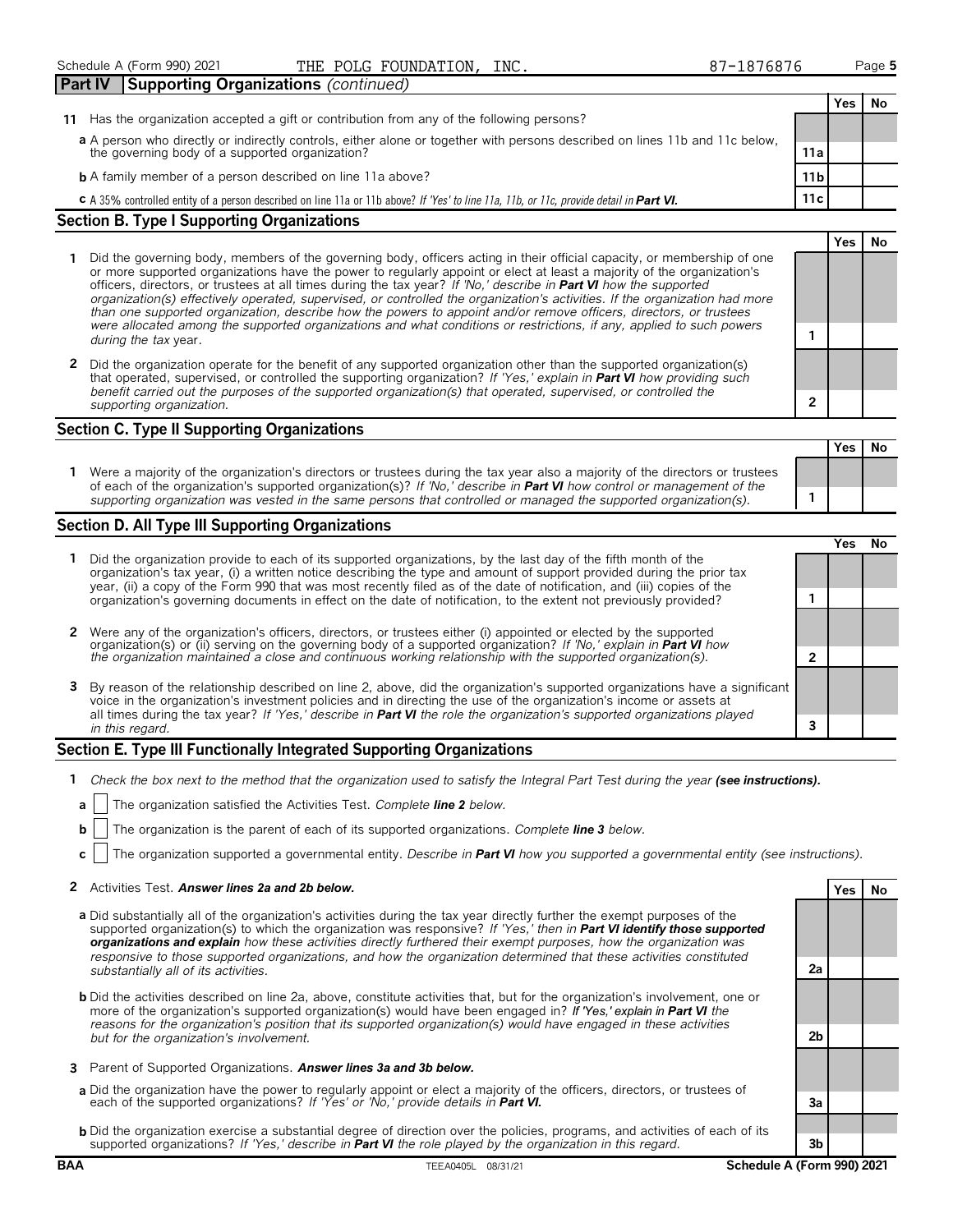| Type III Non-Functionally Integrated 509(a)(3) Supporting Organizations<br>Part V                                                                                                                                                                                  |                |                |                                |
|--------------------------------------------------------------------------------------------------------------------------------------------------------------------------------------------------------------------------------------------------------------------|----------------|----------------|--------------------------------|
| Check here if the organization satisfied the Integral Part Test as a qualifying trust on Nov. 20, 1970 (explain in Part VI). See<br>1<br>instructions. All other Type III non-functionally integrated supporting organizations must complete Sections A through E. |                |                |                                |
| Section A - Adjusted Net Income                                                                                                                                                                                                                                    |                | (A) Prior Year | (B) Current Year<br>(optional) |
| Net short-term capital gain                                                                                                                                                                                                                                        | 1              |                |                                |
| $\mathbf{2}$<br>Recoveries of prior-year distributions                                                                                                                                                                                                             | $\overline{2}$ |                |                                |
| 3<br>Other gross income (see instructions)                                                                                                                                                                                                                         | 3              |                |                                |
| 4<br>Add lines 1 through 3.                                                                                                                                                                                                                                        | 4              |                |                                |
| 5<br>Depreciation and depletion                                                                                                                                                                                                                                    | 5              |                |                                |
| 6<br>Portion of operating expenses paid or incurred for production or collection of gross<br>income or for management, conservation, or maintenance of property held for<br>production of income (see instructions)                                                | 6              |                |                                |
| 7<br>Other expenses (see instructions)                                                                                                                                                                                                                             | $\overline{7}$ |                |                                |
| 8<br>Adjusted Net Income (subtract lines 5, 6, and 7 from line 4)                                                                                                                                                                                                  | 8              |                |                                |
| <b>Section B - Minimum Asset Amount</b>                                                                                                                                                                                                                            |                | (A) Prior Year | (B) Current Year<br>(optional) |
| 1.<br>Aggregate fair market value of all non-exempt-use assets (see instructions for short<br>tax year or assets held for part of year):                                                                                                                           |                |                |                                |
| <b>a</b> Average monthly value of securities                                                                                                                                                                                                                       | 1a             |                |                                |
| <b>b</b> Average monthly cash balances                                                                                                                                                                                                                             | 1 <sub>b</sub> |                |                                |
| c Fair market value of other non-exempt-use assets                                                                                                                                                                                                                 | 1c             |                |                                |
| <b>d Total</b> (add lines 1a, 1b, and 1c)                                                                                                                                                                                                                          | 1d             |                |                                |
| <b>e Discount</b> claimed for blockage or other factors<br>(explain in detail in <b>Part VI</b> ):                                                                                                                                                                 |                |                |                                |
| <b>2</b> Acquisition indebtedness applicable to non-exempt-use assets                                                                                                                                                                                              | $\mathbf{2}$   |                |                                |
| Subtract line 2 from line 1d.<br>3                                                                                                                                                                                                                                 | 3              |                |                                |
| Cash deemed held for exempt use. Enter 0.015 of line 3 (for greater amount,<br>4<br>see instructions).                                                                                                                                                             | 4              |                |                                |
| Net value of non-exempt-use assets (subtract line 4 from line 3)<br>5.                                                                                                                                                                                             | 5              |                |                                |
| Multiply line 5 by 0.035.<br>6                                                                                                                                                                                                                                     | 6              |                |                                |
| Recoveries of prior-year distributions<br>7                                                                                                                                                                                                                        | $\overline{7}$ |                |                                |
| Minimum Asset Amount (add line 7 to line 6)<br>8                                                                                                                                                                                                                   | 8              |                |                                |
| Section C - Distributable Amount                                                                                                                                                                                                                                   |                |                | <b>Current Year</b>            |
| Adjusted net income for prior year (from Section A, line 8, column A)                                                                                                                                                                                              | $\mathbf{1}$   |                |                                |
| Enter 0.85 of line 1.<br>$\mathbf{2}$                                                                                                                                                                                                                              | $\overline{2}$ |                |                                |
| 3<br>Minimum asset amount for prior year (from Section B, line 8, column A)                                                                                                                                                                                        | 3              |                |                                |
| Enter greater of line 2 or line 3.<br>4                                                                                                                                                                                                                            | 4              |                |                                |
| 5.<br>Income tax imposed in prior year                                                                                                                                                                                                                             | 5              |                |                                |
| <b>Distributable Amount.</b> Subtract line 5 from line 4, unless subject to emergency<br>6<br>temporary reduction (see instructions).                                                                                                                              | 6              |                |                                |

**7**  $\Box$  Check here if the current year is the organization's first as a non-functionally integrated Type III supporting organization (see instructions).

**BAA Schedule A (Form 990) 2021**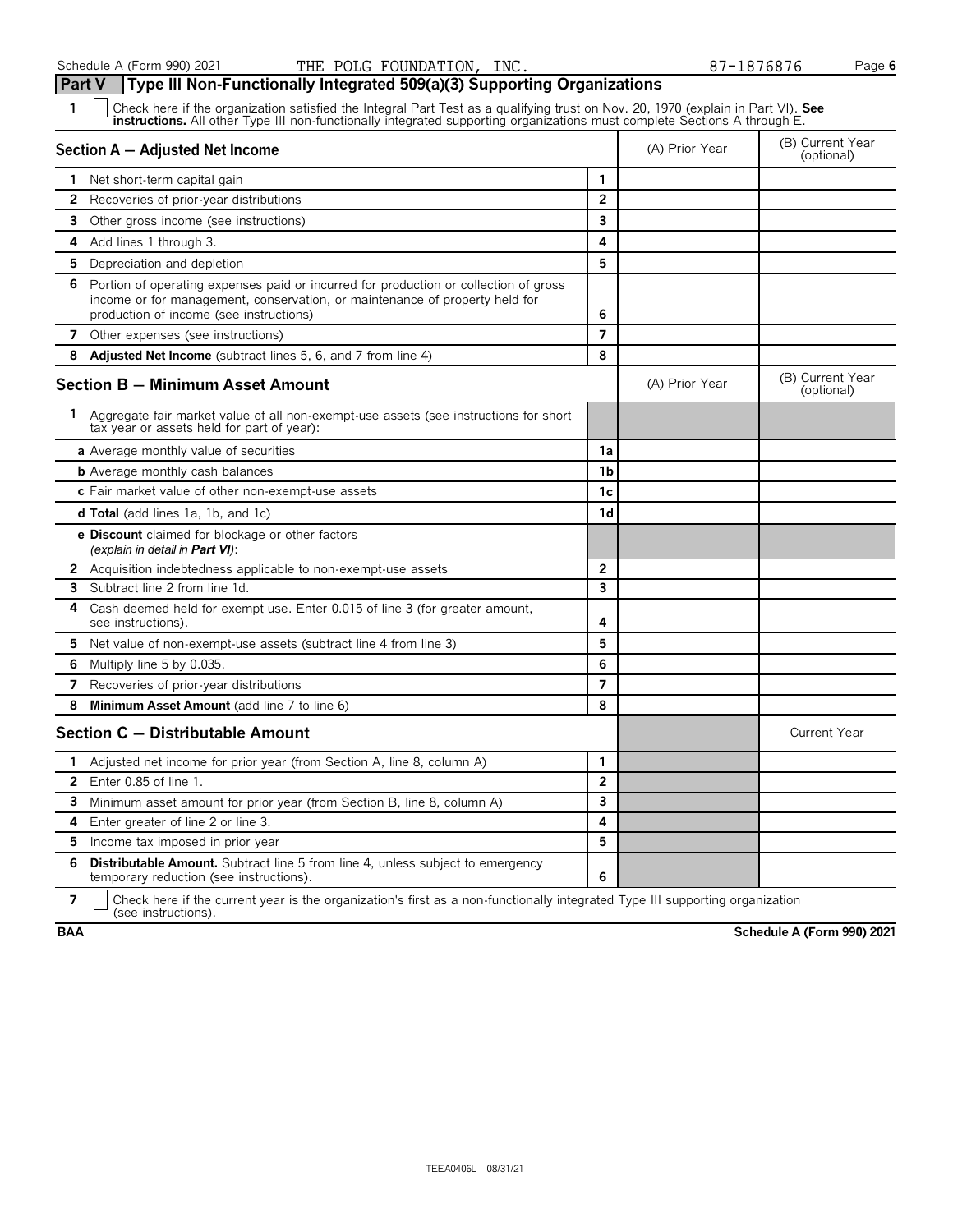|              | Type III Non-Functionally Integrated 509(a)(3) Supporting Organizations (continued)<br><b>Part V</b>                                                                          |                                              |                                       |                |                                                  |
|--------------|-------------------------------------------------------------------------------------------------------------------------------------------------------------------------------|----------------------------------------------|---------------------------------------|----------------|--------------------------------------------------|
|              | Section D - Distributions                                                                                                                                                     |                                              |                                       |                | <b>Current Year</b>                              |
| 1.           | Amounts paid to supported organizations to accomplish exempt purposes                                                                                                         |                                              | $\mathbf{1}$                          |                |                                                  |
| $\mathbf{2}$ | Amounts paid to perform activity that directly furthers exempt purposes of supported organizations,                                                                           |                                              |                                       |                |                                                  |
|              | in excess of income from activity                                                                                                                                             | 2                                            |                                       |                |                                                  |
| 3            | Administrative expenses paid to accomplish exempt purposes of supported organizations                                                                                         |                                              |                                       | 3              |                                                  |
| 4            | Amounts paid to acquire exempt-use assets                                                                                                                                     |                                              |                                       | 4              |                                                  |
| 5            | Qualified set-aside amounts (prior IRS approval required $-$ provide details in <b>Part VI</b> )                                                                              |                                              |                                       | 5              |                                                  |
| 6            | Other distributions (describe in Part VI). See instructions.                                                                                                                  |                                              |                                       | 6              |                                                  |
| 7            | Total annual distributions. Add lines 1 through 6.                                                                                                                            |                                              |                                       | $\overline{7}$ |                                                  |
| 8            | Distributions to attentive supported organizations to which the organization is responsive (provide details<br>in Part VI). See instructions.                                 |                                              |                                       | 8              |                                                  |
| 9            | Distributable amount for 2021 from Section C, line 6                                                                                                                          |                                              |                                       | 9              |                                                  |
|              | 10 Line 8 amount divided by line 9 amount                                                                                                                                     |                                              |                                       | 10             |                                                  |
|              | Section E - Distribution Allocations (see instructions)                                                                                                                       | (i)<br><b>Excess</b><br><b>Distributions</b> | (i)<br>Underdistributions<br>Pre-2021 |                | (iii)<br><b>Distributable</b><br>Amount for 2021 |
| 1.           | Distributable amount for 2021 from Section C, line 6                                                                                                                          |                                              |                                       |                |                                                  |
|              | 2 Underdistributions, if any, for years prior to 2021 (reasonable<br>cause required - explain in Part VI). See instructions.                                                  |                                              |                                       |                |                                                  |
|              | 3 Excess distributions carryover, if any, to 2021                                                                                                                             |                                              |                                       |                |                                                  |
|              | a From 2016.                                                                                                                                                                  |                                              |                                       |                |                                                  |
|              | <b>b</b> From 2017.                                                                                                                                                           |                                              |                                       |                |                                                  |
|              | c From 2018                                                                                                                                                                   |                                              |                                       |                |                                                  |
|              | <b>d</b> From 2019. <u>.</u>                                                                                                                                                  |                                              |                                       |                |                                                  |
|              | e From 2020                                                                                                                                                                   |                                              |                                       |                |                                                  |
|              | f Total of lines 3a through 3e                                                                                                                                                |                                              |                                       |                |                                                  |
|              | g Applied to underdistributions of prior years                                                                                                                                |                                              |                                       |                |                                                  |
|              | <b>h</b> Applied to 2021 distributable amount                                                                                                                                 |                                              |                                       |                |                                                  |
|              | <i>i</i> Carryover from 2016 not applied (see instructions)                                                                                                                   |                                              |                                       |                |                                                  |
|              | <i>j</i> Remainder. Subtract lines 3g, 3h, and 3i from line 3f.                                                                                                               |                                              |                                       |                |                                                  |
| 4            | Distributions for 2021 from Section D.<br>\$<br>line $7:$                                                                                                                     |                                              |                                       |                |                                                  |
|              | a Applied to underdistributions of prior years                                                                                                                                |                                              |                                       |                |                                                  |
|              | <b>b</b> Applied to 2021 distributable amount                                                                                                                                 |                                              |                                       |                |                                                  |
|              | c Remainder. Subtract lines 4a and 4b from line 4.                                                                                                                            |                                              |                                       |                |                                                  |
| 5.           | Remaining underdistributions for years prior to 2021, if any.<br>Subtract lines 3g and 4a from line 2. For result greater than<br>zero, explain in Part VI. See instructions. |                                              |                                       |                |                                                  |
|              | 6 Remaining underdistributions for 2021. Subtract lines 3h and 4b<br>from line 1. For result greater than zero, explain in Part VI. See<br>instructions.                      |                                              |                                       |                |                                                  |
|              | 7 Excess distributions carryover to 2022. Add lines 3j and 4c.                                                                                                                |                                              |                                       |                |                                                  |
|              | 8 Breakdown of line 7:                                                                                                                                                        |                                              |                                       |                |                                                  |
|              | <b>a</b> Excess from $2017$                                                                                                                                                   |                                              |                                       |                |                                                  |
|              | $b$ Excess from 2018                                                                                                                                                          |                                              |                                       |                |                                                  |
|              | $c$ Excess from 2019                                                                                                                                                          |                                              |                                       |                |                                                  |
|              | <b>d</b> Excess from $2020$                                                                                                                                                   |                                              |                                       |                |                                                  |
|              | e Excess from $2021$                                                                                                                                                          |                                              |                                       |                |                                                  |

**BAA Schedule A (Form 990) 2021**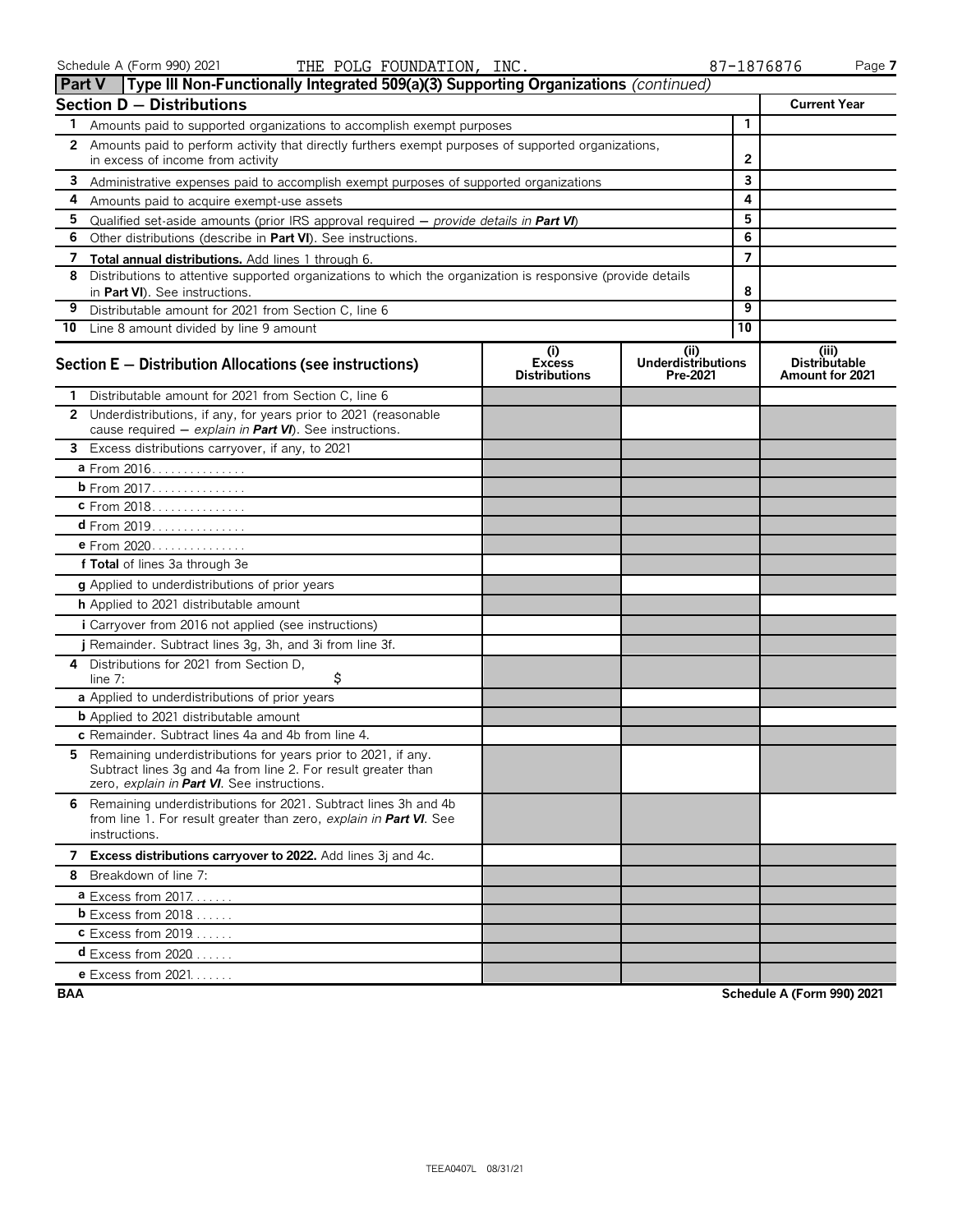| Schedule A (Form 990) 2021 | THE POLG FOUNDATION, INC.                                                                                                                                                                                                                                                                                                                                                                                                                                                                        | 87-1876876 | Page 8 |
|----------------------------|--------------------------------------------------------------------------------------------------------------------------------------------------------------------------------------------------------------------------------------------------------------------------------------------------------------------------------------------------------------------------------------------------------------------------------------------------------------------------------------------------|------------|--------|
| Part VI                    | <b>Supplemental Information.</b> Provide the explanations required by Part II, line 10; Part II, line 17a or 17b; Part<br>III, line 12; Part IV, Section A, lines 1, 2, 3b, 3c, 4b, 4c, 5a, 6, 9a, 9b, 9c, 11a, 11b, and 11c; Part IV, Section<br>B, lines 1 and 2; Part IV, Section C, line 1; Part IV, Section D, lines 2 and 3; Part IV, Section E, lines 1c, 2a, 2b,<br>3a, and 3b; Part V, line 1; Part V, Section B, line 1e; Part V, Section D, lines 5, 6, and 8; and Part V, Section E, |            |        |
|                            | lines 2, 5, and 6. Also complete this part for any additional information. (See instructions.)                                                                                                                                                                                                                                                                                                                                                                                                   |            |        |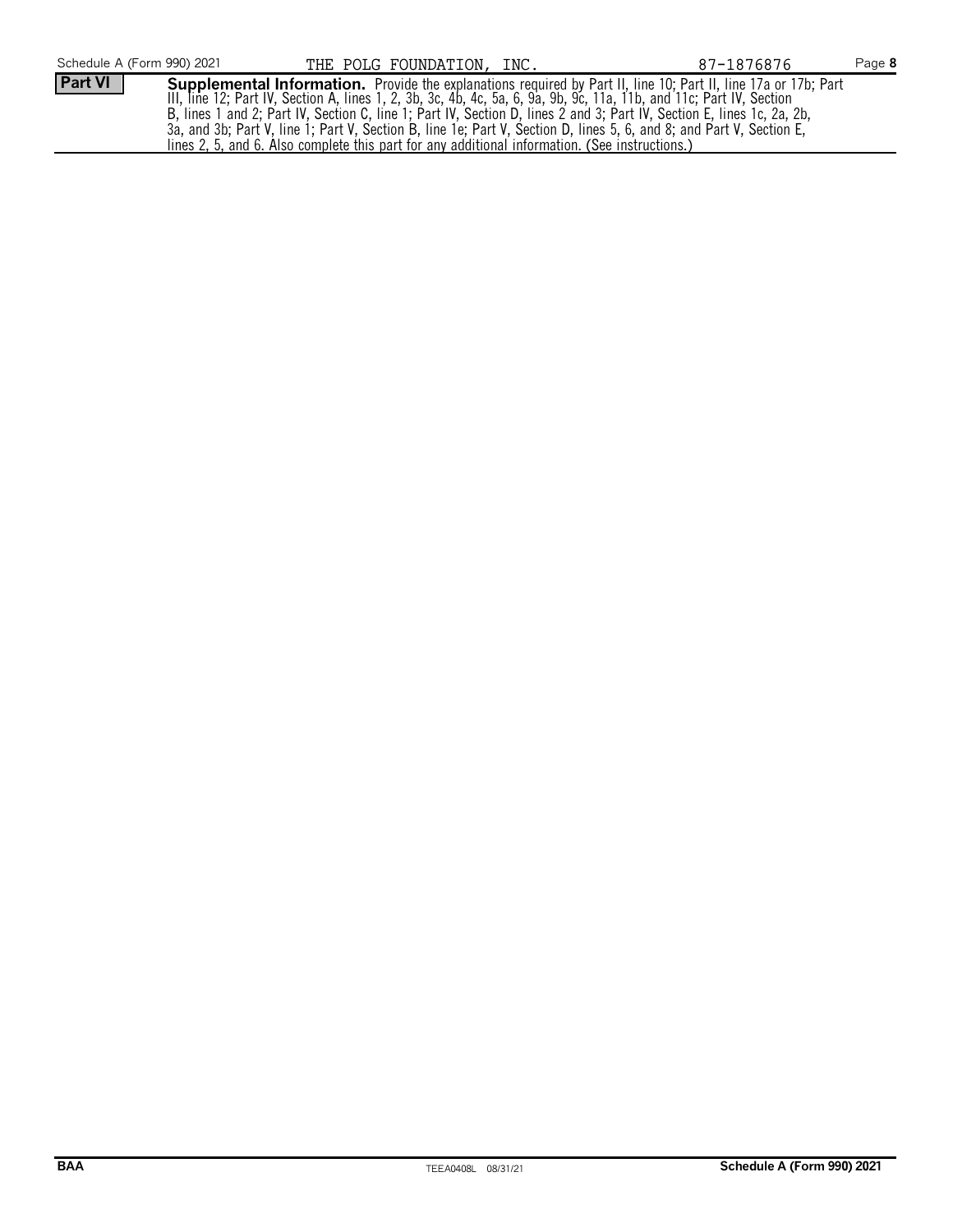| OMB No. 1545-0047                    |
|--------------------------------------|
| 2021                                 |
| <b>Open to Public<br/>Inspection</b> |

|  | Internal Revenue Service   |  |
|--|----------------------------|--|
|  | March of the competentials |  |
|  |                            |  |

#### THE POLG FOUNDATION, INC.  $|87-1876876$

#### **Form 990, Part III, Line 1 - Organization Mission**

The purposes for which the Foundation is formed are to address the unmet medical needs of patients with PolG-related disorders with the goal of being able to mitigate or cure such disorders. The foundation intends to (i) identify high-quality scientific research and discoveries in the treatment and diagnosis of PolG-related disorders, (ii) provide capital to assist in the development of new treatments and diagnostic tools for such disorders; and (iii) fund research [and] clinical trials, and invest in mission-related businesses.

## **Form 990, Part VI, Line 2 - Business or Family Relationship of Officers, Directors, Etc.**

Robert and Julie de Luxembourg are married

#### **Form 990, Part VI, Line 11b - Form 990 Review Process**

Management reviewed a draft of the form 990 with the Founding Organizational Director/Treasurer and provided edits to the tax preparer. After this process was performed, the form 990 was sent to the full board of directors prior to being filed with the IRS.

#### **Form 990, Part VI, Line 12c - Explanation of Monitoring and Enforcement of Conflicts**

The organization has a written conflict of interest policy. The written policy requires disclosures by all members of the board of directors, officers and employees of the organzation that could give rise to conflict. The organization regularly monitors and enforces the compliance of the conflict of interest policy. There were no conflicts of interest for the tax year ended December 31, 2021.

#### **Form 990, Part VI, Line 19 - Other Organization Documents Publicly Available**

Available upon request.